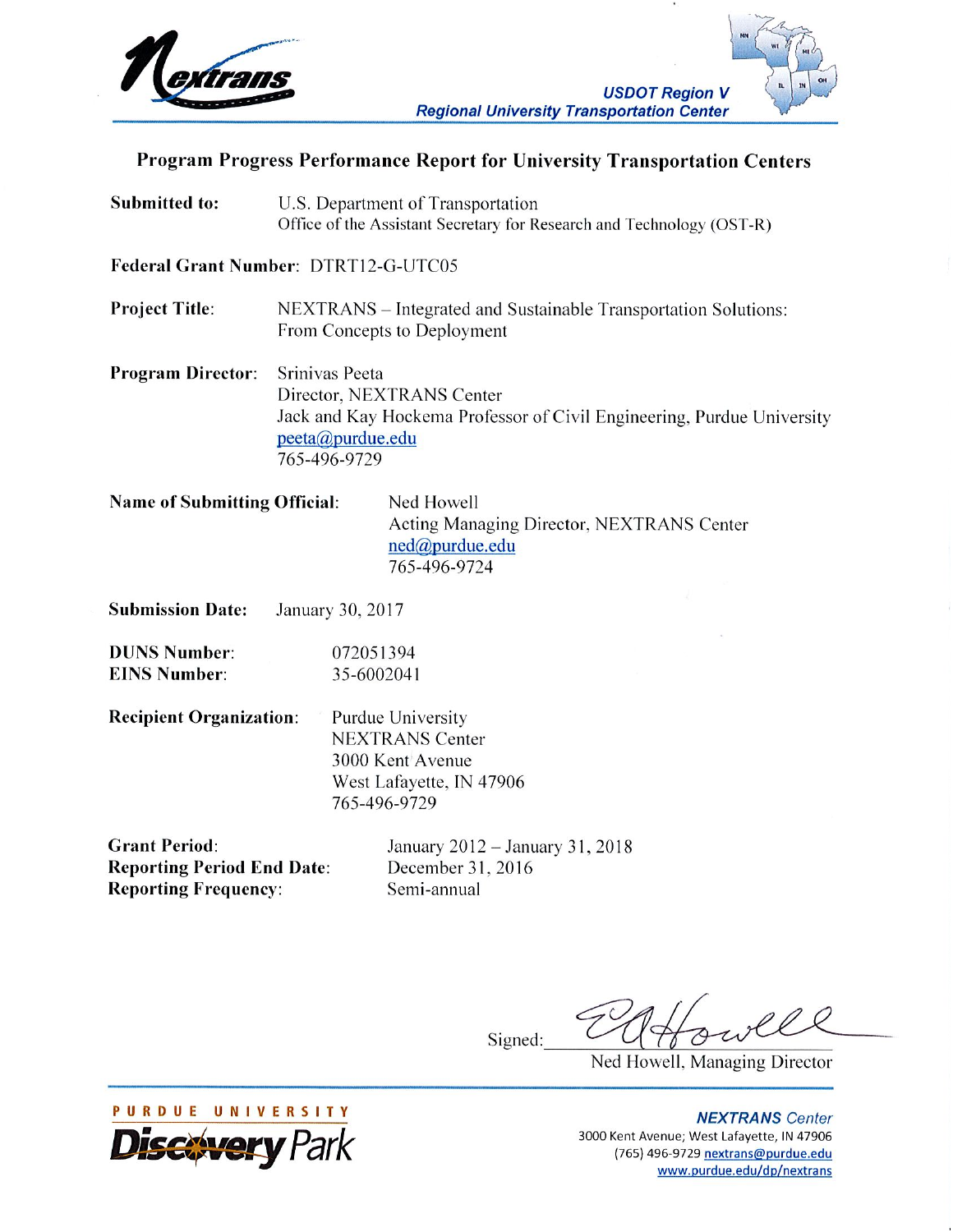## **Part 1: ACCOMPLISHMENTS**

**Major Goals --** There have been no changes to program goals.

## **Major Activities**

*Driving Simulator Laboratory: Traveler Behavior Modeling and Interactive Experiments to Address Mobility and Safety Needs*

- Revised the experiment scenarios based on the observed issues during the experiments;
- Redesigned experiment scenarios focusing on the driver's cognition load and the impacts of human machine interfaces;
- Recruited experiment participants focusing on the elderly group;
- Completed data archiving and analyses using the experiment data;
- Tested biosensors (e.g., eye tracker and EEG sensor) to capture physiological signals associated with information provision;
- Designed baseline tests and experiment procedure for the integrated biosensors.

*Accessibility-Based Evaluation of Transportation and Land-Use Planning: From Laboratory to Practice/ Implementation of Access-Based Evaluation*

- produce two articles for Transport Policy (one published, one under review)
- develop a website to provide transportation planners with implementation tools for the methods
- conduct case studies of transportation decisions to assess the impact of mobility-based evaluation
- model the consequences of a shift to accessibility-based evaluation on transportation decisionmaking
- conduct interviews and focus groups to research obstacles to accessibility-based evaluation
- develop new graphical approaches to communicating accessibility concepts

*Research, Education and Outreach from Campus Transit Laboratory (CTL)*

- Summarized directly observed CTL OD flows for stakeholders and research efforts
- Collected CTL automatic passenger count (APC) and automatic vehicle location (AVL) data on a regular basis
- Collected directly observed CTL onboard bus route passenger origin-destination (OD) flows
- Collected bus route passenger origin-destination (OD) flows with indication of a demographic variable (gender) on a regular basis
- Developed a modification to manual CTL onboard bus route passenger origin-destination (OD) flows to include data collection on a demographic variable and pretested the modification
- Processed CTL APC data for research and outreach efforts
- Estimated CTL OD flows from processed APC data
- Developed models on attitudes toward employer-based dynamic ridesharing options using data from a stated preference survey of large number of the OSU campus community
- Investigated factors that influence the quality of bus route-level origin-destination flows obtained using data acquired with a device that captures Wi-Fi signals from mobile devices
- Estimated socio-economic and travel characteristics of a population of transit users from route-level OD flow estimates using APC and AFC data and interview-based onboard survey data
- Used CTL-derived knowledge and expertise and CTL infrastructure to assist in a complementary, externally funded project on buspedestrian safety
- Refined and used CTL-based education activities in one course
- Supervised efforts of a PhD student using CTL data for his dissertation research
- Made presentations based on CTL activities or infrastructure at various conferences and workshops
- Met with stakeholder of research, education, and outreach results to discuss ongoing relations and affirm continued support *Integrated Approach to Achieving Environmental Sustainability in Transportation: Coupling Energy Efficiency Solutions with Reductions in*

*Environmental and Climate Foot prints*

- Continue to Incorporate Transportation related topics in ENE-WRM Curriculum -- Culverts and Highway runoff in Urban Water Problems WRM 4402
- Research experience to the ENE undergraduate Trenton Barnes at Purdue University (2016 Summer)
- Internship for ENE undergraduate Aquil Frost at ODOT Lebanon, OH office (2016 Summer)
- Continue to impart education in transportation to middle school and high school students, as a part of this grant and another grant from Federal Highway Administration (FHWA) 2016 Summer
- Presented at a conference -- TASME Conference, Toronto, Canada: presented on 2 July 2016 (GHG research)
- Abstract got accepted for a conference -- ASEE-National Conference, Columbus,OH; will be presented in June 2017 (outreach program)
- A DoT proposal with the collaborating consortiums got the approval for funding -- Lead-University of Michigan (CCAT) successful proposal (December 2016)
- A proposal for starting minor in Infrastructure Engineering -- submitted for Department of Education (Dec 2016)
- Purchased ADR1500-Dust Monitor for measuring particulates (PM<sub>2.5</sub> and PM<sub>10</sub>) from on-road vehicles.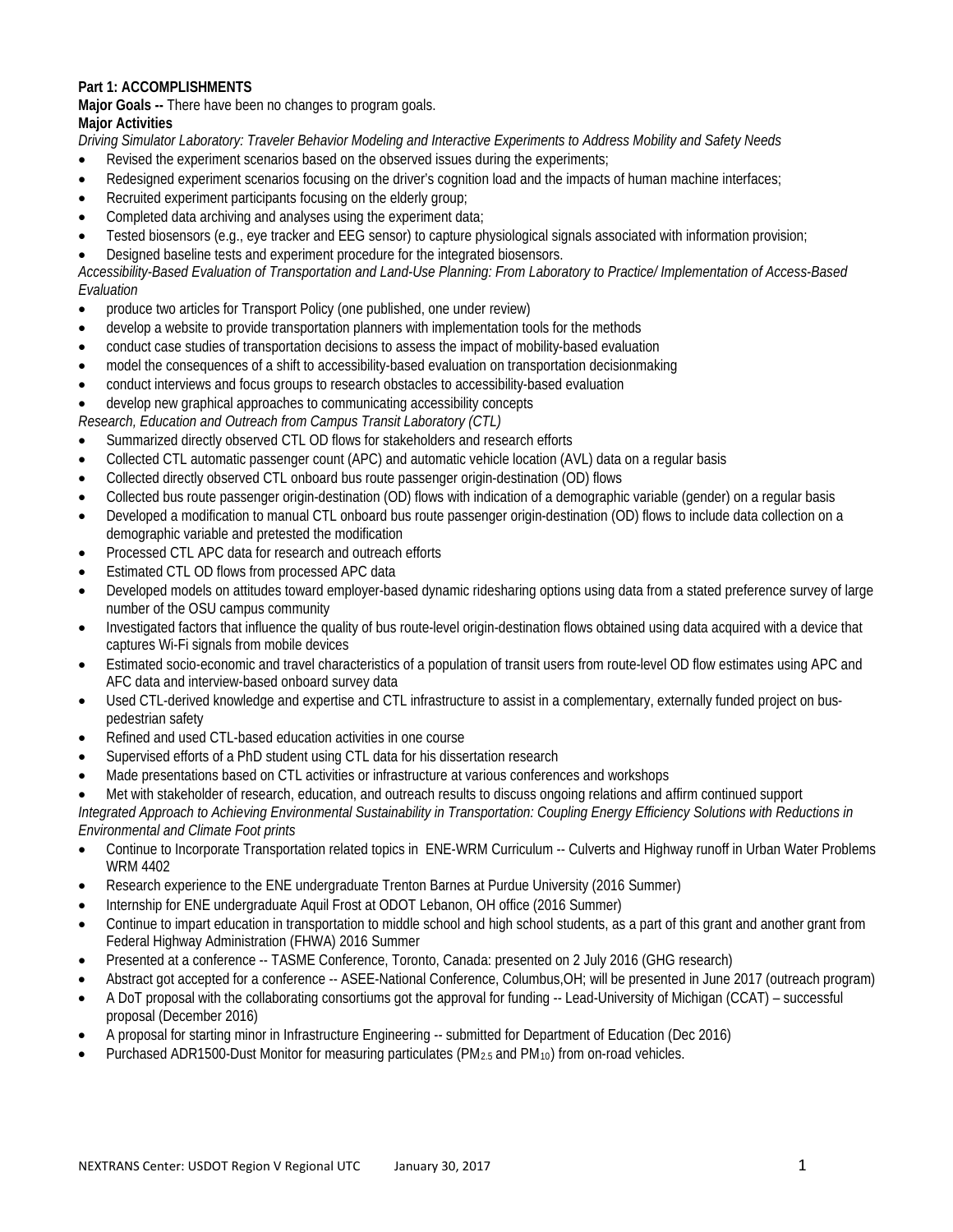## *Effects of Heterogeneous Information Characteristics and Sources on Evacuation Behavior*

- Literature review on how social networking services (SNS) disseminate and propagate evacuation-related information during no-notice evacuations
- Design surveys to collect data for understanding both SNS usage behavior and evacuation decision-making under emergency situations
- Conduct the surveys on students, staffs and faculty on Purdue University in West Lafayette, Indiana
- Construct a mixed logit model to describe information sharing (post/repost) patterns through SNS during no-notice evacuations
- Construct a structural equation model to understand the impacts of disaster or/and evacuation related information from different sources on people's evacuation decision-making process in a no-notice evacuation
- Build an agent-based model to explore the interrelationship between evacuation decision and decisions on SNS usage

*Signal Timing Optimization for Large-Scale Urban Networks under Dynamic Traffic*

• Developed a new methodology for traffic signal timing optimization under user equilibrium based traffic conditions, coupled with a case study for methodology application

*Tracking bicyclists' route choices, case study* 

• This project has two main parts. Part 1 is conducting an online survey on bicyclist preferences, attitudes and behavior. This part was conducted prior to summer 2016. During this reporting period (July 2016 to December 2016) we focused on the second part of the project: collecting GPS data on bicyclist trips using CycleTracks Smart Phone Application. We sent emails to over 20,000 Ohio State University affiliates (students, faculty and staff) to download and use this app while bicycling. We collected data through September to December 2016.

*Truck Activity and Wait Times at International Border Crossings*

- Received additional geo-fence based time and location data for trucks using the Ambassador Bridge and Blue Water Bridge border crossing facilities
- Wrote and submitted final report

*Documenting and determining distributions, trends, and relations in truck times at international border crossing facilities*

- Collected additional geo-fence based time and location data for trucks using the Ambassador Bridge and Blue Water Bridge border crossing facilities
- Produced queuing time and inspection time statistics for various quarters and time-of-day and day-of-week combinations at Ambassador Bridge and Blue Water Bridge border crossing facilities
- Determined corrections to be applied to data collected to determine Michigan-to-Ontario inspection times at Blue Water Bridge after inspection facilities were moved

• Began drafting final report

- *Evaluation of Heavy Vehicles on Capacity Analysis for Roundabout Design*
- The research revealed a Highway Capacity Manual heavy truck passenger car equivalent of 3.37 for roundabouts. This value is 69% higher than the currently published value of 2.0.
- *Roadway Traffic Data Collection from Mobile Platforms*
- Collected additional data from sensing platform
- Collected data manually from two bus routes
- Processed sensing platform data
- Processed manually collected data

• Continued discussions about regular future data collection with OSU's Transportation and Traffic Management (a potential stakeholder) *Guaranteed LiDAR-aided Multi-object Tracking at Road Intersections*

- Adjusting for LiDAR motion using external motion sensors Algorithm developed, motion sensors bought, system integration and evaluation done.
- Detecting moving objects Algorithm developed and tested to remove background from raw data and clustering the remaining points to detect moving objects in spherical coordinates. More sophisticated algorithm in XYZ coordinates developed.
- Tracking objects with measuring their dimensions Tracking phase with backtracking for improved accuracy.
- Classifying the tracked objects Based on speed, path, dimensions, and other features.
- User interface Setting the system and accessing the results.
- Engineering application for counting turning movements This application eliminates costly manual counting.
- Demonstrating counting traffic conflicts with SSAM. This application allows using SSAM for field data.

*Standardized Metrics for Accessibility: Establishing a Federal Policy-Relevant Knowledge Base*

• Completed the writing and editing of final report.

*Mobile air quality monitoring for local high-resolution characterization of vehicle-sourced criteria pollutants*

- Additional sensor units fabricated
- Modified design of housing for sensors designed
- Made arrangements to mount first housing unit onto an OSU bus
- Sensors deployed on "simulated" bus routes (sampling via personal automobile) on two CABS routes
- Preliminary data analysis of automobile sampling underway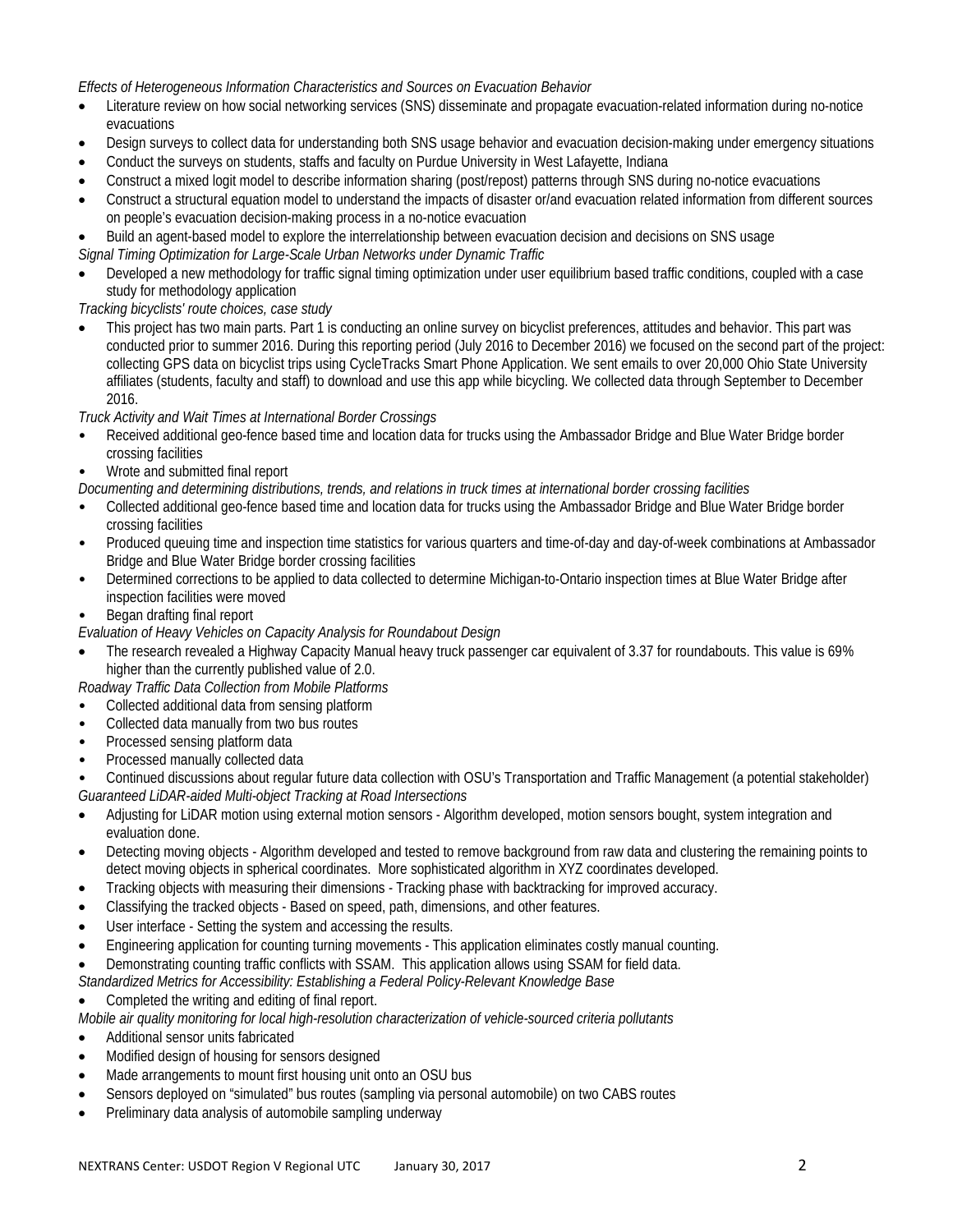#### *A Study of the Usage Potential of a Proposed Expanded Commuter Rail Station at Chicago State University*

- GIS analysis on the location and commuting distance of CSU employees and students was completed.
- Statistical analysis of student transportation survey analyzed.
- Results were presented at the Illinois GIS Association meeting

*A Study of Potential Community and Faculty/Staff Use of an Improved 95th Street Metra Stop*

- Three research assistants hired
- Research assistants received IRB training
- Connections to Endeleo, a local community development organization that will assist with focus groups, was made
- Focus group questions were finalized
- IRB application drafted for focus group
- Faculty/staff transportation survey drafted
- IRB application for Faculty/staff transportation survey drafted
- Grant pays for three students to attend Illinois GIS Association meeting
- *Transit Origin-Destination (OD) Flow Estimation Considering Temporal Variations based on APC Data*
- Began drafting final report.

#### *Integrating multiple sources of data for the estimation of transit origin-destination flows*

- Developed a preliminary methodology to determine an appropriate number of clusters.
- Assessed the refined models using empirical data on routes with familiar flow patterns and passenger trip purposes.
- Prepared a presentation for an international conference.
- Presented at an international conference.
- Continued writing peer-reviewed journal papers.
- Began drafting final report.

#### **Specific Objectives**

*Driving Simulator Laboratory: Traveler Behavior Modeling and Interactive Experiments to Address Mobility and Safety Needs*

- Provide a robust environment for driving simulator experiments to address driver behavior under real-time travel information provision.
- Explore the role of human factors in driver's perception and cognition of the provided information in the context of driver route choice decision and safety concerns.
- Using the collected data, construct reliable models to better assess the comprehensive value of real-time travel information beyond (including) the benefits of travel time savings.
- Integrating the biosensors into the driving simulator experiments to explore and quantify driver's workload in processing the real-time information.
- Establishing models to quantify the impacts of the content, amount and modality of real-time information on travelers' decision-making process.
- Investigating advantages and disadvantages of physiological and psychological measurements in analyzing drivers' decision-making process with real-time information provision.
- Provide transportation policy makers and public/private transportation information providers' better performance measures of the benefits of real-time travel information with consideration of qualitative aspects of information process.
- Through driving simulator experiments, provide graduate and undergraduate students an opportunity to better understand the present state-of-the-art in human factor-related research on travel behavioral modeling and safety in transportation.

*Accessibility-Based Evaluation of Transportation and Land-Use Planning: From Laboratory to Practice/ Implementation of Access-Based Evaluation*

- To research
	- o the impact of mobility-based evaluation on transportation outcomes
	- o the impact of a shift to accessibility-based planning
	- o obstacles to such a shift
	- o approaches to overcoming those obstacles
- approaches to bringing accessibility-based evaluation to the level of the individual project or plan
- *Research, Education and Outreach from Campus Transit Laboratory (CTL)*
- Sustain, develop, and showcase the CTL as a living lab infrastructure supporting research, education, and outreach
- Archive and process data on passenger flows, vehicle locations, and community perceptions and travel patterns related to a technologyenhanced transit service
- Exploit CTL to develop seed research investigations, modules for coursework, training of students in data collection, and focused studies of immediate interest to service operators
- Develop collaborations with transit, transportation, and planning agencies and other investigators based on CTL-related activities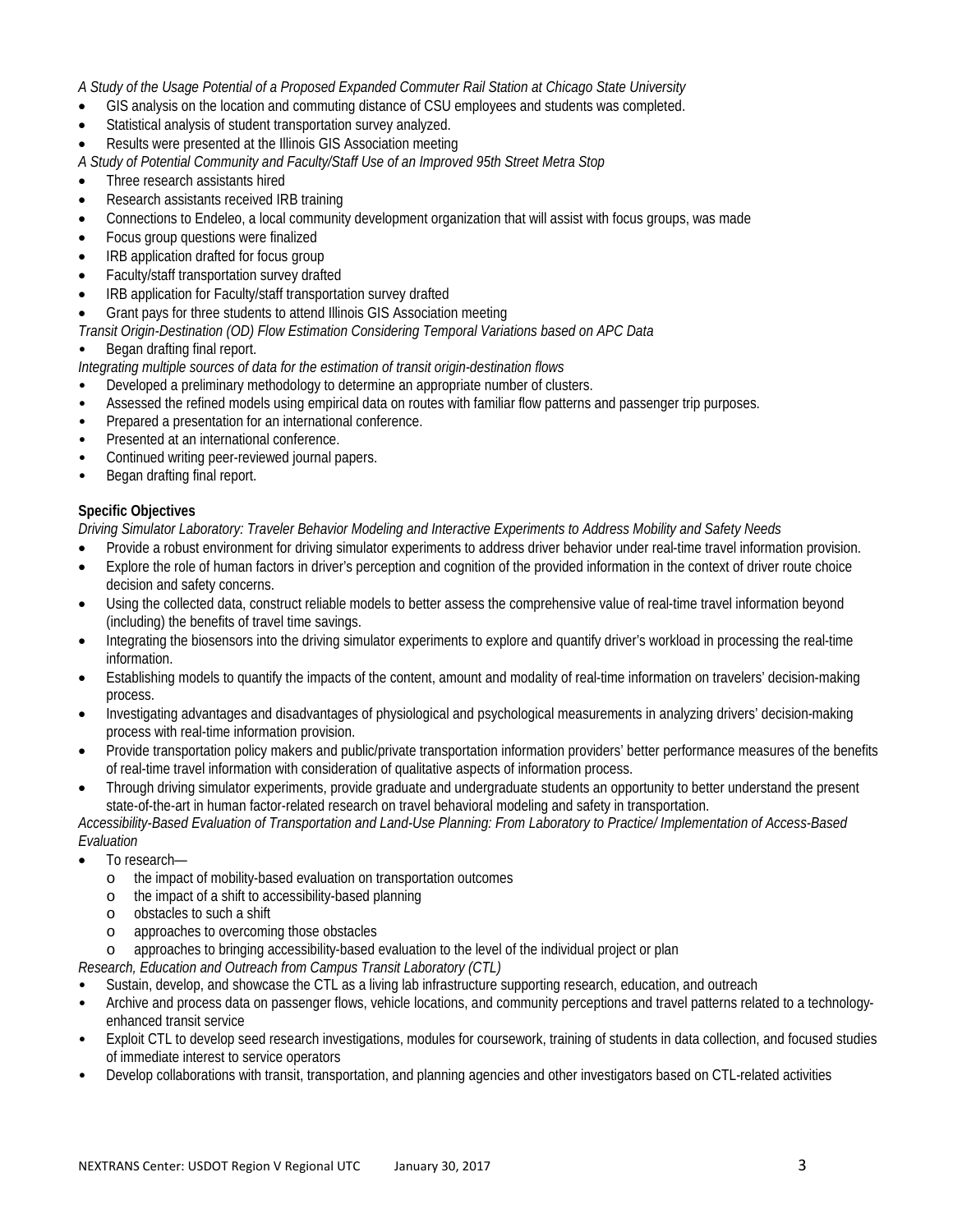*Effects of Heterogeneous Information Characteristics and Sources on Evacuation Behavior*

- Understand people's SNS related behaviors in a no-notice evacuation, and the factors that influence these behaviors
- Explore evacuees' evacuation decision-making process when disaster or/and evacuation related information comes from different sources
- Predict potential evacuees based on personal characteristics and SNS usage based on the results of agent-based model

*Integrated Approach to Achieving Environmental Sustainability in Transportation: Coupling Energy Efficiency Solutions with Reductions in Environmental and Climate Foot prints*

- Completing the inventory of current GHG emissions from on-road vehicles using traffic data
- Estimating the GHG emissions from the selected alternative transportation scenarios that could reduce the GHG emissions
- Completing the adoption of the transportation related educational components into Urban Water Problems course
- Continue to mentor and train undergraduate students in transportation related air quality research

*Signal Timing Optimization for Large-Scale Urban Networks under Dynamic Traffic*

• Completing the development of a new methodology for traffic signal timing optimization under user equilibrium based traffic conditions *Tracking bicyclists' route choices, case study* 

• The collected data will be used to develop models to understand the determinants of bicycle trip generation and route choices *Truck Activity and Wait Times at International Border Crossings* **and** *Documenting and determining distributions, trends, and relations in truck times at international border crossing facilities*

- Obtain geo-fence-based truck time and location data for trucks crossing the Ambassador and Blue Water bridges
- Process data into information on times trucks incur at various activities at and near the Ambassador Bridge and Blue Water Bridge border crossing facilities

• Interpret processed information into results of general and targeted interest

- *Evaluation of Heavy Vehicles on Capacity Analysis for Roundabout Design*
- The objective of this research was to analysis the flows for periods of time when only passenger cars were present and the flows for periods when heavy trucks were present and compare.

*Roadway Traffic Data Collection from Mobile Platforms*

- Investigate and demonstrate ability to obtain meaningful traffic flow and speed estimates from a mobile platform emulating transit bus service
- Determine reliable uncertainty quantifications for the traffic flow and speed estimates that can lend insight for use in an operational setting
- Generate interest among potential stakeholders

*Guaranteed LiDAR-aided Multi-object Tracking at Road Intersections*

- Improve tracking by adjusting LiDAR motion with external motion sensors.
- Improve background removal using object properties in xyz.
- Measure vehicle dimensions.
- Classify moving objects including vehicles, pedestrians, and bicycles.
- Develop a user interface and demonstrate the TScan results.
- Develop initial specs for developing a prototype.

*Standardized Metrics for Accessibility: Establishing a Federal Policy-Relevant Knowledge Base*

• Propose a means of assembling a reliable and trustworthy data set for evaluating accessibility performance, but to do so while minimizing the burden on current agencies and without suppressing the creativity and distinctiveness of initiatives at the local and regional level.

*Mobile air quality monitoring for local high-resolution characterization of vehicle-sourced criteria pollutants*

- Identify key sensor components required for mobile air quality monitoring unit
- Develop and implement air quality monitoring unit on a mobile platform
- Collect ambient and transportation-related air quality data using the unit mounted on a mobile platform and stationary sensors
- Investigate the value of the air quality data collected using the mobile platform in relation to the data collected using stationary sensors
- *A Study of the Usage Potential of a Proposed Expanded Commuter Rail Station at Chicago State University*
- Analyze results of the student transportation survey and GIS analysis.
- Present results of the student transportation survey and GIS analysis.
- *A Study of Potential Community and Faculty/Staff Use of an Improved 95th Street Metra Stop*
- Hire and train staff
- Develped community connections
- Draft focus group questions
- Draft IRB applications
- Draft Faculty/staff transportation survey

*Integrating multiple sources of data for the estimation of transit origin-destination flows*

- Improve transit passenger OD flow representation and estimation.
- Quantify the achieved improvements with respect to other state-of-the-practice and art methods.
- Demonstrate the feasibility of the new model and methods and their ability to produce interpretable results.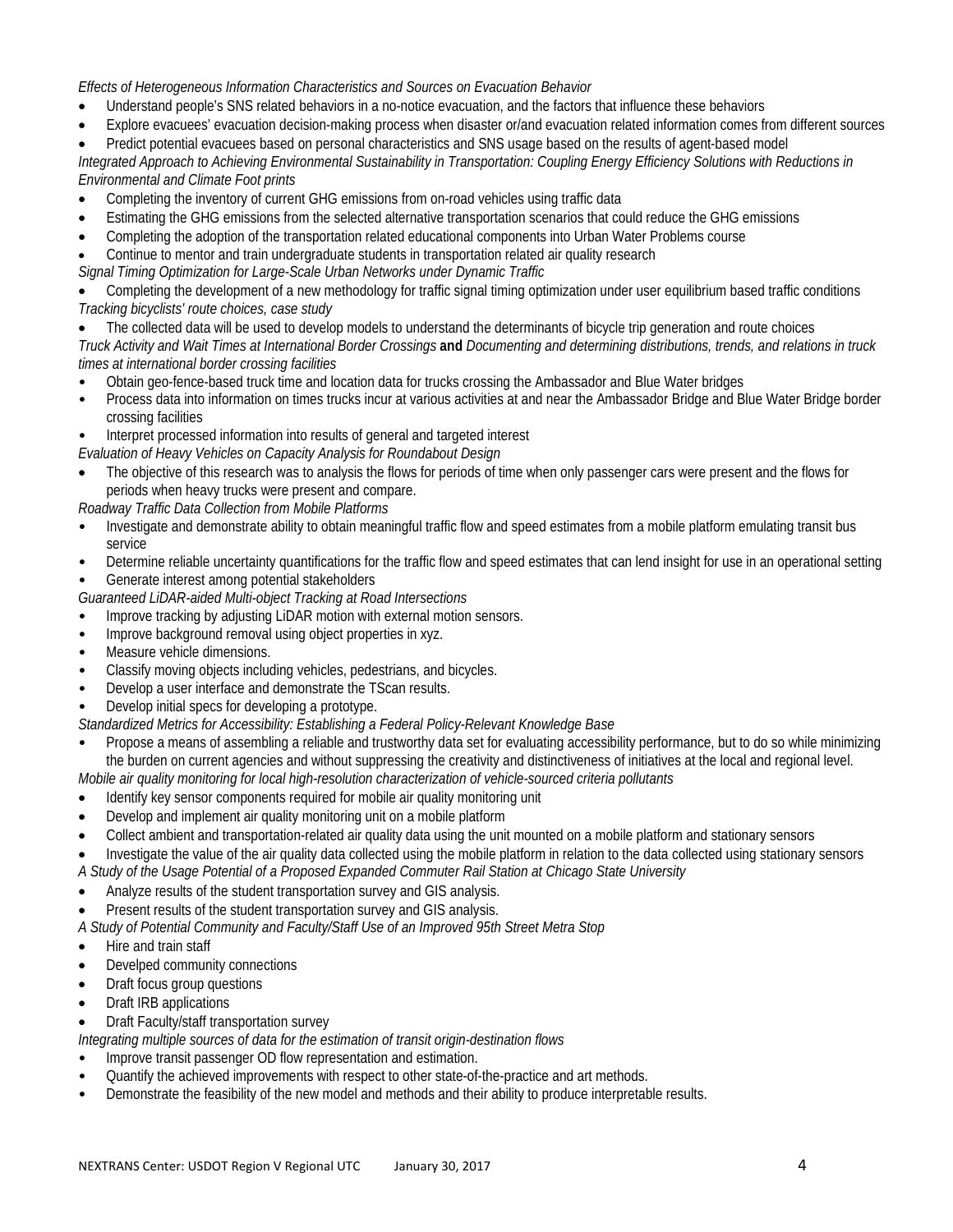*Transit Origin-Destination (OD) Flow Estimation Considering Temporal Variations based on APC Data*

- Improve transit passenger OD flow representation and estimation; quantify the achieved improvements with respect to other state-of-thepractice and art methods; demonstrate the feasibility of the new model and methods and their ability to produce interpretable results. *Modeling CO2 Emissions as a Function of Transportation, Land-Use, and Regulation Variables*
- Quantify the magnitudes of the impacts that changes in certain variables have on CO2 emissions in select US urbanized areas.
- Identify the policy implications of the findings.
- Document findings based on US data in the form of papers.

#### **Significant Results**

*Driving Simulator Laboratory: Traveler Behavior Modeling and Interactive Experiments to Address Mobility and Safety Needs*

- Cognitive load is the most significant human factor that affects driver perception of real-time travel information.
- Information cognitive load is impacted by Information provision modalities, including visual and verbal modalities.
- Drivers' individual attributes (such as demographical and socio-economic characteristics) are important to determine the attitude toward the provided real-time travel information.
- To enhance the reliability of physiological data, comprehensive biosensors, including electroencephalogram, are preferred.
- The calibration of biosensors is required for each participant to have reliable assessment of driver's physiological measurements.
- The driver's mental workload during information processing is identified and will be quantified by leveraging eye tracker together and EEG.

• The real time mental signal output from EEG can enhance the stated preference (SP) data-based psychological quantification results. *Accessibility-Based Evaluation of Transportation and Land-Use Planning: From Laboratory to Practice/ Implementation of Access-Based Evaluation*

- -mobility-based evaluation shapes transportation and land-use outcomes through via both formal and informal routes
- -land use impacts can magnify the accessibility effects of some transportation investments but can negate others.
- -Interests outside of established transportation institutions can be important allies in policy reform towards accessibility.
- -Project level accessibility differs substantively from regional scenario based accessibility in a number of substantive ways; the projectlevel problem is inherently different from the regional-scenario problem.
- -Accessibility can be analyzed through an accessibility-elasticity metric (developed and demonstrated for this project).
- *Research, Education and Outreach from Campus Transit Laboratory (CTL)*
- OD flow data were manually collected and summarized to support research investigations
- Ten undergraduate students were hired for CTL data collection
- In conjunction with OSU administrators and Battelle investigators, CTL personnel identified a set of potential CTL bus stops that could serve as sites for testing a bus-pedestrian safety system being developed and evaluated in an externally funded project
- Analysis of survey data on stated willingness to participate in hypothetical employer-based ride sharing based on stated preference survey of a large number of the OSU campus community support several findings found in other studies and indicate new findings
	- o It appears that those who presently travel in automobiles are more likely than those who do not travel in automobiles to participate in ridesharing. Also, those who walk or use transit seem to be less willing to participate in a ridesharing program than those who do not use these alternative modes.
	- o Those who do not have a car available to them appear to be more interested in being rideshare passengers than those who have a car available to them.
	- o Although those living with younger dependent children are more likely to reject ridesharing participation, among those who are interested in ridesharing, individuals living with children are more willing to drive in a ridesharing program than those who do not live with children.
- Empirical analysis of bus trip-level origin-destination (OD) flows determined using a variety of data sources on the CTL indicate that
	- The quality of OD flows determined only from Wi-Fi signals emitted from mobile devices is inferior to the quality of OD flows determined using only automatic passenger count (APC) data
	- o The quality of OD flows determined using a combination of Wi-Fi and APC data is superior to the quality of OD flows obtained using either source alone
	- o The quality of the OD flows determined from Wi-Fi data depends on route structure as well as expected effects, such as the quality of the Wi-Fi detection device and the numbers of passengers using mobile devices emitting Wi-Fi signals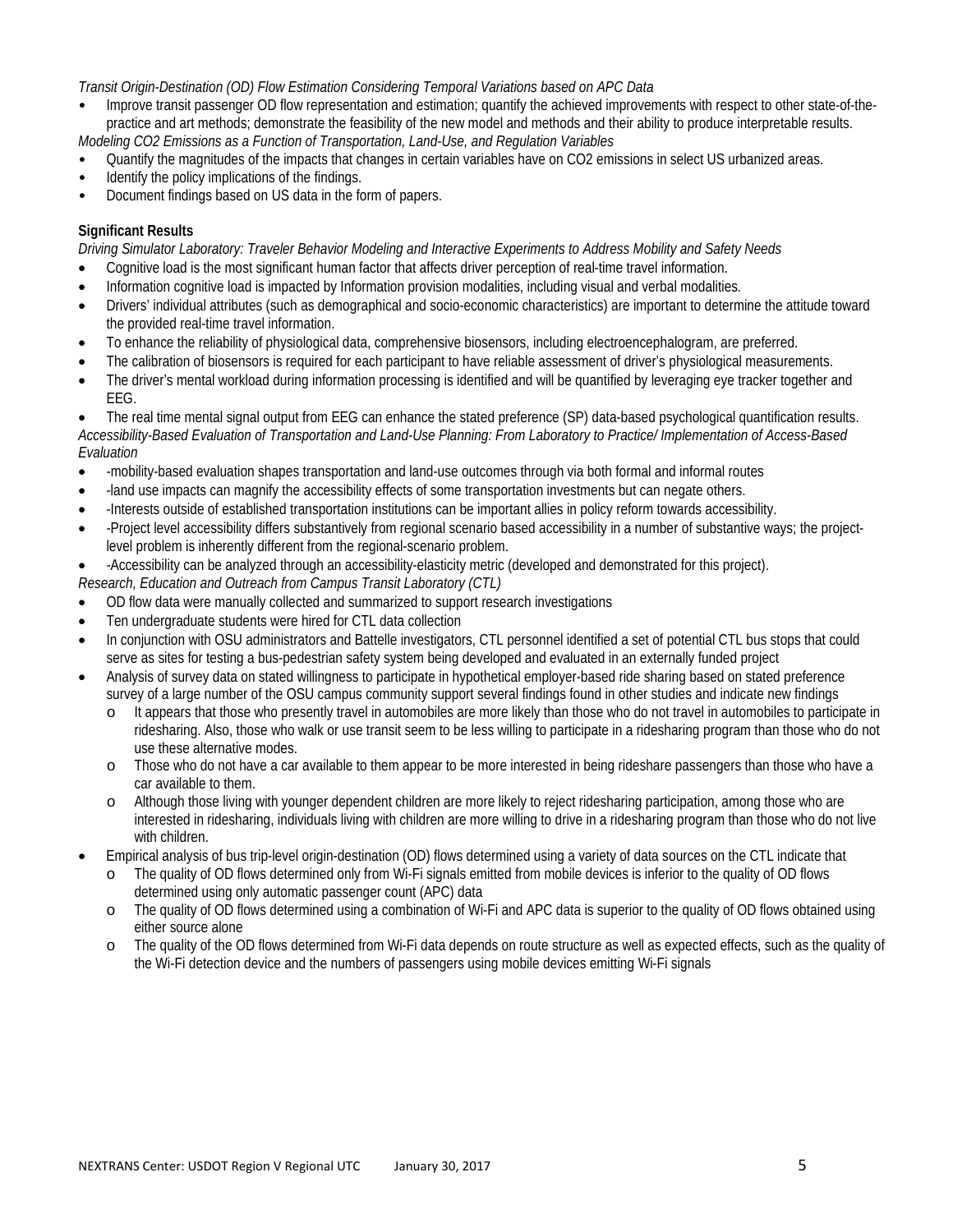*Effects of Heterogeneous Information Characteristics and Sources on Evacuation Behavior*

- Different trust levels on disaster- and evacuation-related information depending on different sources, SNS users, and the reputations of the organizations, institutions or authorities are observed.
- SNS posting/reposting frequency during a no-notice evacuation is highly related to their socio-economic characteristics, SNS usage behavior, level of trust of information from SNS, and level of trust of information from sources other than SNS.
- People's socio-economic characteristics, SNS usage behavior, level of trust towards information on SNS, SNS checking behavior, and level of trust towards information from sources other than SNS have strong statistically significant correlation with people's posting/reposting frequency during a no-notice evacuation.
- The source of disaster or/and evacuation related information determines the trust level of information.
- The trust level of information and personal characteristics have statistically significant correlation with people's evacuation decisionmaking.
- During the no-notice evacuations, people are more likely to evacuate with people they know or people in uniform.

*Integrated Approach to Achieving Environmental Sustainability in Transportation: Coupling Energy Efficiency Solutions with Reductions in Environmental and Climate Foot prints*

- On-road vehicle GHG emission hotspots were found along the interstate and state highways and in urban counties
- Using alternative fuels and hybrid vehicles has the potential to reduce the GHG emissions
- ENE curriculum was enhanced with transportation related topics
- Middle and high school students from underrepresented communities were introduced with transportation related careers *Tracking bicyclists' route choices, case study*

• We have collected data through December 2016. We are now in the process of cleaning, organizing and analyzing the data.

- *Signal Timing Optimization for Large-Scale Urban Networks under Dynamic Traffic*
- Developed a new methodology for traffic signal timing optimization under user equilibrium based traffic conditions to significantly reduce intersection vehicle delays
- *Truck Activity and Wait Times at International Border Crossings*
- Obtained new data with refined geo-fences

*Documenting and determining distributions, trends, and relations in truck times at international border crossing facilities*

- Produced queuing and inspection time statistics for multiple quarters
- *Evaluation of Heavy Vehicles on Capacity Analysis for Roundabout Design*
- The passenger car equivalent (PCE) was found to be 3.37 for heavy trucks navigating roundabouts.

*Roadway Traffic Data Collection from Mobile Platforms*

- Bus-based (manual) data were collected and processed
- Preliminary automatically collected, van-based data were collected and processed

*Guaranteed LiDAR-aided Multi-object Tracking at Road Intersections*

- TScan research unit developed by integrating the Velodyne HDL-64E laser scanner within the existing Purdue University Mobile Traffic Laboratory.
- The motion of the LiDAR sensor located at the top of the mast accounted for with the readings from an inertial sensor.
- An efficient signal processing method to extract the useful traffic information developed.
- The developed TScan method identifies and extracts the background with a method applied in both the spherical and orthogonal coordinates. The moving objects are detected by clustering data points, tracking clusters and fitting rectangles to the clusters. Detected moving objects are classified as heavy and non-heavy vehicles, bicycles, and pedestrians. The resulting trajectories of the moving objects are stored for future processing with engineering applications. The developed signal-processing algorithm is supplemented with a user interface for setting and running and inspecting the results during and after data collection.
- One engineering application was developed in this study for counting moving objects at intersections. Another existing application, the Surrogate Safety Analysis Model (SSAM), was interfaced with the TScan method to allow extracting traffic conflicts and collisions from the TScan results. A user manual was developed to explain the operation of the system and the application of the two engineering applications.
- The TScan performance was evaluated by comparing to the best available method: video frame-by-frame analysis with human observers.
- It was concluded that the TScan performance is sufficient for measuring traffic volumes and speeds, classifying moving objects, and counting traffic conflicts. Nighttime conditions, light rain, and fog did not reduce the quality of the results. Several improvements of this new method are recommended and discussed in this report.

*Standardized Metrics for Accessibility: Establishing a Federal Policy-Relevant Knowledge Base*

• If moving accessibility to a more central position in transportation policy is to proceed, then the diffusion of accessibility metrics in transportation planning practice will be greatly assisted by the standardization and standardized reporting of data. The data framework proposed demonstrates how a standardized set of data generated by regional planning agencies might be collected in a repository to facilitate consistent and dependable accessibility-based analysis among places and through time.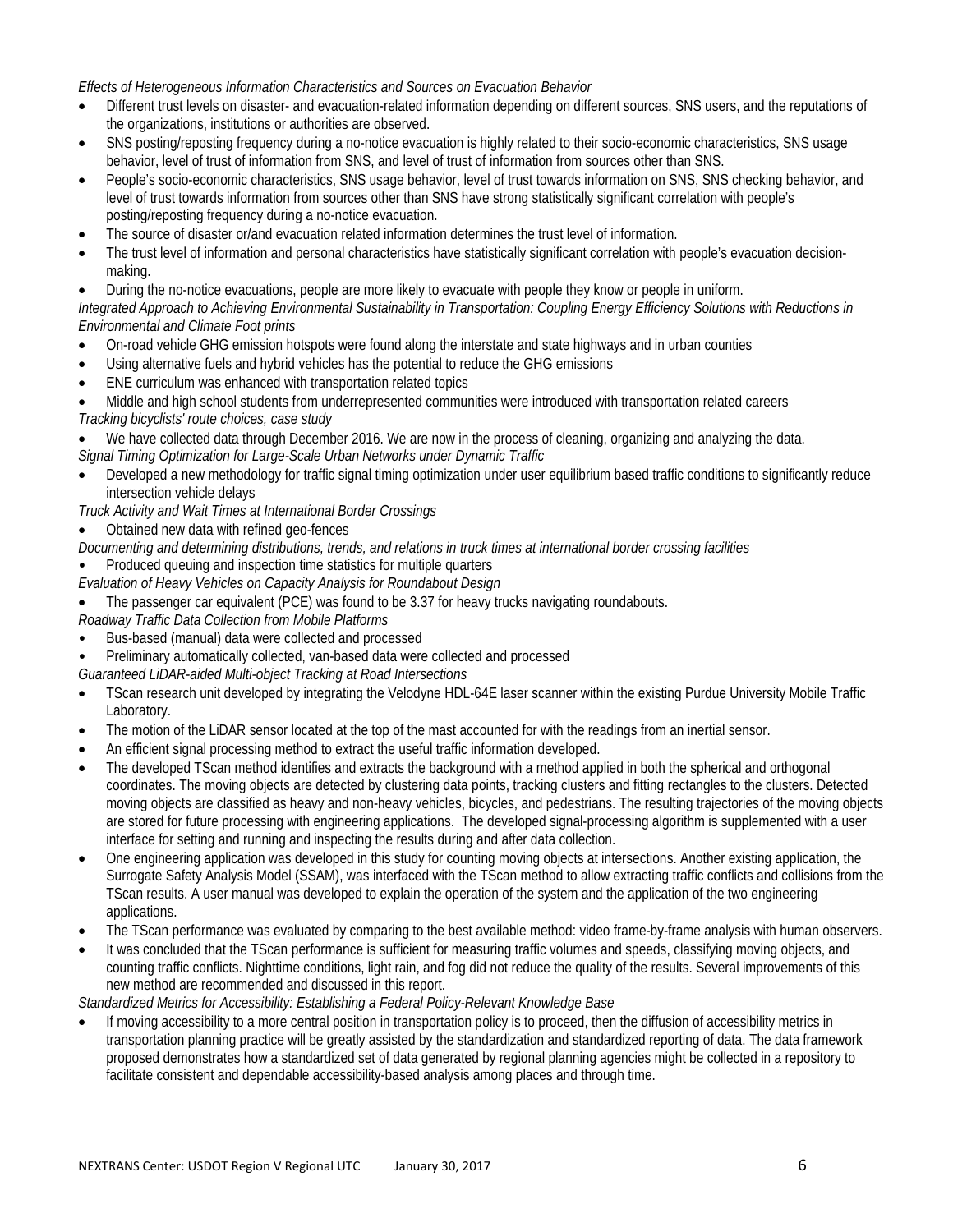*Mobile air quality monitoring for local high-resolution characterization of vehicle-sourced criteria pollutants*

- For carbon monoxide (CO), preliminary data analysis indicates that spatial patterns appear to be relevant and are somewhat correlated across trips
- For ozone  $(O_3)$  and nitrogen dioxide (NO<sub>2</sub>), preliminary data analysis suggests that there are no discernable localized trends, and the data series relect a low signal-to-noise ratio (which is positive from an air quality perspective)
- Additional sensor units have been fabricated
- *A Study of the Usage Potential of a Proposed Expanded Commuter Rail Station at Chicago State University*
- Students generally drove alone to school (77.5%)
- 15 students (out of 352 answering) used Metra….most likely (given Metra's counts) not every day
- 99 students (out of 321 answering) said they had considered using Metra…a good sign
- Mean Commuting Time: 36 Minutes
- Using Public Transportation: 55 minutes
- Not using Public Transportation: 29 minutes
- *Transit Origin-Destination (OD) Flow Estimation Considering Temporal Variations based on APC Data*
- Numerical investigations conclusively confirm that the variational Bayes aspect of the developed estimation method determine overall flow patterns that are superior in accuracy to those determined by state-of-the-practice and -art methods when only one cluster is present. *Integrating multiple sources of data for the estimation of transit origin-destination flows*
- Empirical investigations where multiple OD travel patterns are known to follow different trip purposes confirm the value of assuming the presence of multiple OD flows in estimating the overall flows from APC data.
- *Modeling CO2 Emissions as a Function of Transportation, Land-Use, and Regulation Variables*
- For urbanized areas with automobile inspection programs, seen as proxies of the presence of GHG-reducing policies or environmentally favorable travel behaviors, the variable that is found to have by far the largest impact on CO2 emissions based on a given percentage change across all the variables considered is freeway lane-miles per capita.
- For urbanized areas without automobile inspection programs, again seen as proxies of the effects discussed extensively in this paper, the variable that is found to have the largest impact on CO2 emissions based on a given percentage change is average private vehicle occupancy.
- The relative magnitudes of the impacts corresponding to the different variables are found to vary appreciably across urbanized areas, implying that policies aimed at reducing CO2 emissions should focus on different sets of variables depending on the overall characteristics of the specific urbanized area and any existing policies aimed at reducing CO2 emissions.

## **Key Outcomes and Other Achievements**

*Driving Simulator Laboratory: Traveler Behavior Modeling and Interactive Experiments to Address Mobility and Safety Needs*

- Driving simulator hardware including larger monitors with thinner bezel is installed to enhance the realism in screen display.
- Structural equation modeling analysis using information perception data and driving simulator data was conducted.
- The driving simulator experiment data have been analyzed to investigate the role of real-time travel information in traveler satisfaction.
- The driving simulator experiment scenarios with biosensor integration is developed.
- A pilot test of driving simulator experiments is being carried out.
- Research findings and experiences have been summarized and presented in relevant international conferences.

*Research, Education and Outreach from Campus Transit Laboratory (CTL)*

- Directly observed CTL OD flows were summarized for stakeholders and research efforts
- CTL infrastructure, data, and context were successfully used in two OSU transportation courses
- One MS thesis and one MS project report using CTL infrastructure and data were completed
- Several presentations of research studies using CTL infrastructure were made

• Seven undergraduate students collected data on a regular basis, and nine new undergraduate students were trained for data collection *Effects of Heterogeneous Information Characteristics and Sources on Evacuation Behavior*

- Two sets of online surveys to understand SNS usage behavior and evacuation decision-making under emergency situations are conducted for students, staffs and faculty members in Purdue University.
- A mixed logit model is developed to explore the contributing factors that affect people's posting/reposting behavior on SNS during a nonotice evacuation.
- Structural equation model is used to capture how information from different sources (e.g. official information dissemination channel, people nearby, and SNS) affect people's evacuation decision-making.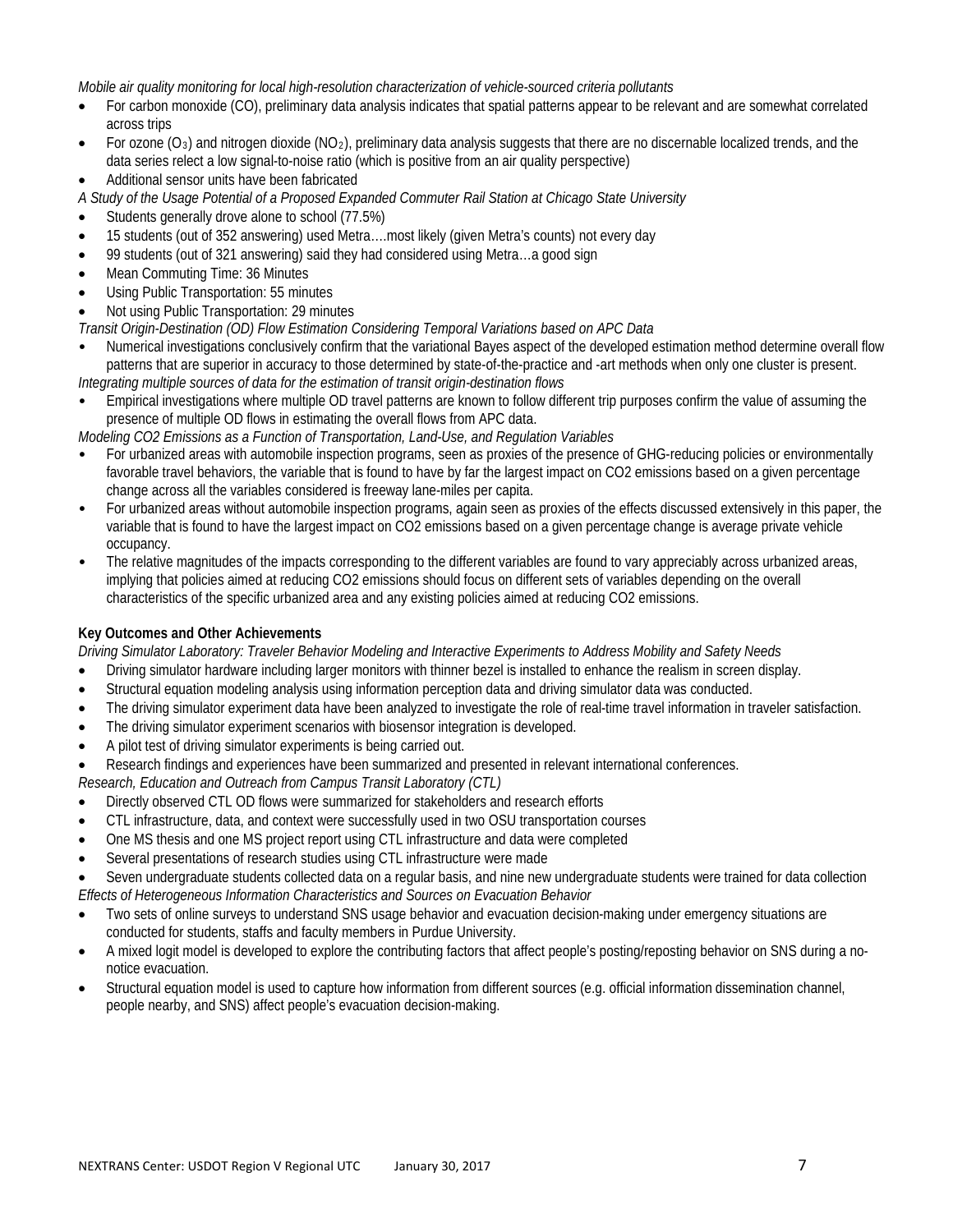*Integrated Approach to Achieving Environmental Sustainability in Transportation: Coupling Energy Efficiency Solutions with Reductions in Environmental and Climate Foot prints*

- Final technical report on GHG emissions from on-road vehicles in the Midwest states
- CeSU student internships in the transportation related fields at partnering institution, Purdue university and ODOT
- Recruitment of undergraduate students in Environmental Engineering and other STEM programs
- Successful collaboration with the Midwest institutions on transportation related grant proposals
	- Funding of USDOT Center for Connected Automated Transportation (CCAT) at University of Michigan as a Regional University Transportation Centers (UTC) program, reauthorized by Sec. 6016 of the Fixing America's Surface Transportation Act (FAST Act, P. L. 114-94). **Central State University**, Purdue University, University of Akron, University of Illinois at Urbana-Champaign, Washtenaw Community College

*Signal Timing Optimization for Large-Scale Urban Networks under Dynamic Traffic*

- Completed a case study for methodology application as documented in a Ph.D. dissertation containing details of literature review, methodology development, and a case study, as well as summary and conclusion
- *Truck Activity and Wait Times at International Border Crossings*
- Final report was submitted

*Documenting and determining distributions, trends, and relations in truck times at international border crossing facilities*

• Determined and applied adjustments that needed to be made to Blue Water Michigan-to-Ontario inspections times to allow comparisons across years; adjustments were needed because of changes in locations of inspection facilities and inspection geo-fences *Guaranteed LiDAR-aided Multi-object Tracking at Road Intersections*

• TScan research unit.

- 
- User manual.
- Specs of a stand-alone prototype unit.

*Mobile air quality monitoring for local high-resolution characterization of vehicle-sourced criteria pollutants*

- Meetings with CABS administrators reinforced their commitment to using their buses as platforms for empirical data collection and their enthusiasm for this project
- One OSU bus is ready for deployment of a sensor unit
- Preliminary data analysis is encouraging (see above)
- The PI has written a successful proposal using the sensor prototype design that is co-funded through the NSF Environmental Engineering and Big Data Hubs programs

*Roadway Traffic Data Collection from Mobile Platforms*

• OSU Transportation and Traffic Management agreed to pursue configuring video that would be added to its bus fleet so that it could be used for regular data collection

*A Study of the Usage Potential of a Proposed Expanded Commuter Rail Station at Chicago State University*

- Preliminary statistical analysis of transportation survey completed
- Preliminary GIS analysis of staff/student commuting completed
- Results presented at professional conference

*A Study of Potential Community and Faculty/Staff Use of an Improved 95th Street Metra Stop*

- Connections to Endeleo (local community organization) lead to agreement to assist with focus groups
- Three students attend Illinois GIS Association meeting

*Integrating multiple sources of data for the estimation of transit origin-destination flows*

- Present aspects of research at a national conference.
- A presentation at an international conference was accepted.
- Results show that the method developed to determine the number of clusters is promising.

• Validation of the methodology using empirical data confirms value of the model and methodology.

- *Modeling CO2 Emissions as a Function of Transportation, Land-Use, and Regulation Variables*
- Quantified the magnitudes of the impacts that changes in certain variables have on CO2 emissions in select US urbanized areas.
- Identified the policy implications of the findings.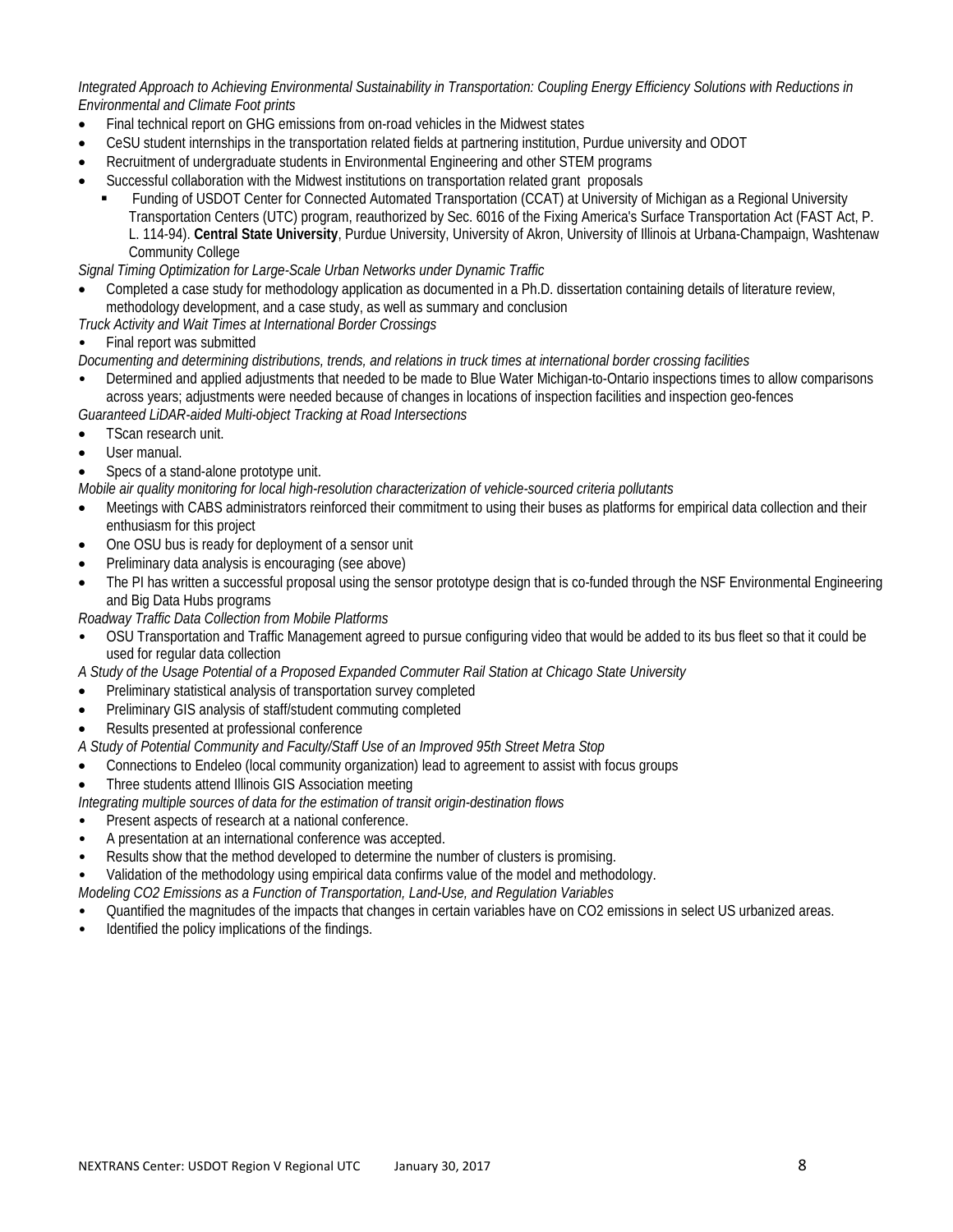## **Efforts to Disseminate Results**

*Driving Simulator Laboratory: Traveler Behavior Modeling and Interactive Experiments to Address Mobility and Safety Needs*

- Presentation at an international conference
	- D. Song, S. Peeta, and Y Hsu, "Psychological effects of real-time travel information on traveler route choice decision-making process", 96th Transportation Research Board Annual Meeting, January 2017, Washington, D.C.
- Abstract submitted to an international conferences
	- S. Peeta, S. Agrawal, J. Wang, I. Benedyk, Y. Guo, and D. Song. "Quantifying the physiological impacts of real-time travel information on route choice behavior: a driving simulator-based study", 8th International Conference on Applied Human Factors and Ergonomics (AHFE 2017).
	- D. Song and S. Peeta. "Analyzing traveler satisfaction under real-time travel information provision: placebo effects of information", 8th International Conference on Applied Human Factors and Ergonomics (AHFE 2017).
	- D. Song and S. Peeta. "Effects of attitude towards real-time travel information on traveler route choice decisions", International Choice Modelling Conference 2017
	- D. Song, S. Peeta, Y. Hsu, and S. Agrawal. "Role of psychological effects of real-time travel information provision on en route traveler route choice decisions", 9th International Driving Symposium on Human Factors in Driver Assessment, Training and Vehicle Design.

*Accessibility-Based Evaluation of Transportation and Land-Use Planning: From Laboratory to Practice/ Implementation of Access-Based Evaluation*

- produce two articles for Transport Policy (one published, one under review)
- develop a website to provide transportation planners with implementation tools for the methods
- A book under contract with Cornell University Press

*Research, Education and Outreach from Campus Transit Laboratory (CTL)*

- Multiple presentations were made that used or connected to CTL infrastructure, data, or expertise
- One MS thesis based on CTL infrastructure was completed

*Integrated Approach to Achieving Environmental Sustainability in Transportation: Coupling Energy Efficiency Solutions with Reductions in Environmental and Climate Foot prints*

- National and International Conferences
- *Signal Timing Optimization for Large-Scale Urban Networks under Dynamic Traffic*
- Submitted a technical paper to Journal of Network Economics for review and possible publication

*Tracking bicyclists' route choices, case study* 

- We already have a paper that was presented at TRB (January 2017). "Factors Affecting Bicycle Commuting: The Role of Individual Attitudes and Neighborhood Environments", Authors: Yujin Park and Gulsah Akar
- We are in the process of revising and submitting this paper for publication.
- We will work on a new paper based on the new data collected through the smart phone app.
- *Truck Activity and Wait Times at International Border Crossings*
- Final report was submitted

*Documenting and determining distributions, trends, and relations in truck times at international border crossing facilities*

• Final report was begun

*Guaranteed LiDAR-aided Multi-object Tracking at Road Intersections*

- Indiana Department of Transportation (2016), TScan description on the Employee Resource Internal News. June 2nd 2016.
- Presentation of the results at the 4th International Symposium on Transportation Safety, July 10, 2016, Shanghai, China.
- Two submitted conference papers for the 2017 Annual TRB Transportation Meeting, Washington, D.C, January, 2017.
- User documentation delivered to INDOT.
- Feature article in the INDOT newsletter.
- Presentation of system at 2016 Purdue Road School and the Indiana ITE meeting.
- Three journal papers being developed to present the results and accomplishments of the project.

*Evaluation of Heavy Vehicles on Capacity Analysis for Roundabout Design*

• The research was just recently completed, but publication effort will be pursued in 2017.

*Mobile air quality monitoring for local high-resolution characterization of vehicle-sourced criteria pollutants*

- Results to-date were presented at an environmental sensor symposium hosted by Ohio University during October 2016
- Results to-date were presented at the Ohio Transportation Engineering Conference during October 2016
- The project was described in part to a group of non-science/engineering freshman students as part of a seminar series entitled "The Air We Breathe" (instructed by Prof. Heather Allen at OSU)

*Transit Origin-Destination (OD) Flow Estimation Considering Temporal Variations based on APC Data* 

- Prepared a presentation for an international conference.
- Presented at an international conference.
- Continued writing a peer-reviewed journal paper on the clustering methodology and the corresponding numerical validation.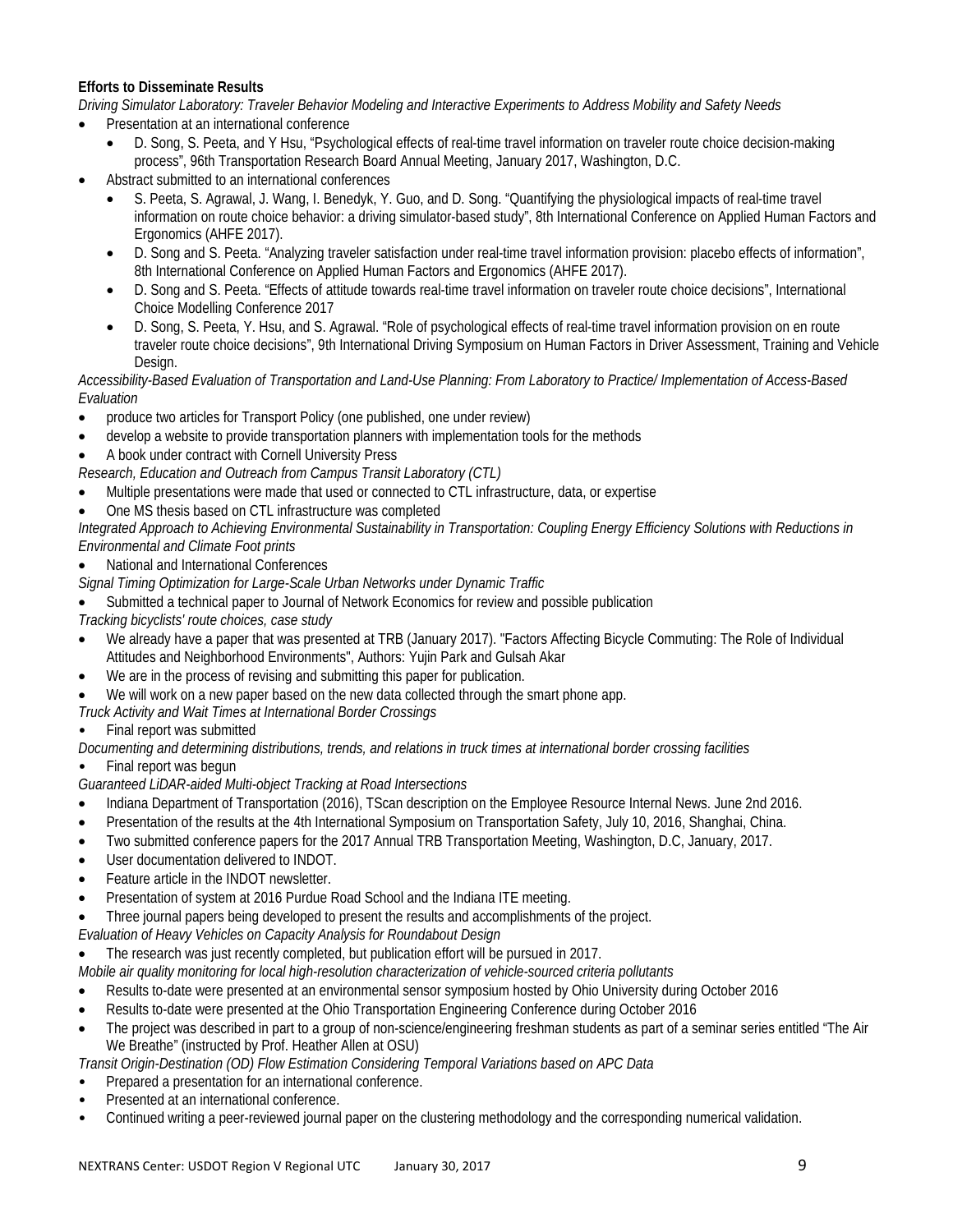*Integrating multiple sources of data for the estimation of transit origin-destination flows*

- Prepared a presentation for an international conference.
- Presented at an international conference.
- Continued writing a peer-reviewed journal paper on the clustering methodology and the corresponding numerical validation.
- Continued writing a peer-reviewed journal paper on the variational Bayes methodology and the corresponding numerical validation.
- Continued writing paper on the empirical validation and results.
- *A Study of the Usage Potential of a Proposed Expanded Commuter Rail Station at Chicago State University*
- Results presented at Illinois GIS Association conference

*Modeling CO2 Emissions as a Function of Transportation, Land-Use, and Regulation Variables*

• Improve the understanding of the nature of the contributions of passenger urban travel to greenhouse gas (GHG) emissions, which in turn has the potential to inform transportation related policy-making aimed at possibly reducing such emissions.

## **Plans for Next Reporting Period (January 1, 2017 – June 30, 2017)**

*Driving Simulator Laboratory: Traveler Behavior Modeling and Interactive Experiments to Address Mobility and Safety Needs*

- Complete design of experiment scenarios to quantitatively investigate the cognitive load in the driving simulator experiments by using the integrated biosensors.
- Recruit participants to complete driving simulator experiments with biosensors.
- Collect data of participant's gaze points and focusing patterns in relation to real-time information using eye-trackers.
- Integrating the biosensor data and driving log data (temporal points of information provision and decision-making) to create a comprehensive data set related to information perception and cognitive load.
- Collect data from biosensors to analyze driver's cognitive load associated with receiving and processing real-time travel information.
- Analyze the experiment data to identify critical factors in traveler decision-making process and the psychological effects of travel information provision.
- Construct analytical model to characterize driver's cognitive load cognitive load in processing real-time travel information.
- Summarize research findings into journal papers and research reports and present our research findings at international research conferences.

*Research, Education and Outreach from Campus Transit Laboratory (CTL)*

- Data collection: Collect automatic vehicle location (AVL), automatic passenger counter (APC), Wi-Fi derived OD flow, and directly observed OD flow data
- Research: Exploit manual, web-based, and automatic data-driven investigations to generate and investigate research hypotheses
- Use CTL-based modules in OSU courses
- Develop analytical and methodological skills of graduate students; offer data collection opportunities for graduate and undergraduate students
- Discuss results and future efforts with transit, transportation, planning, and other agencies, and prepare and submit/deliver articles and presentations

#### *Effects of Heterogeneous Information Characteristics and Sources on Evacuation Behavior*

- Validate the structural equation model to analyze the effects of heterogeneous information through multiple dissemination sources on evacuation travel decision-making during no-notice evacuations.
- Develop an agent-based model to explore interactions between SNS usage behavior and evacuation decision-making process under nonotice evacuation situations.
- Develop a multi-layer network to capture the dynamic evolution and propagation of evacuation information from the multiple sources of information.
- Presenting at a peer reviewed national or international conference
- *Tracking bicyclists' route choices, case study*
- We will develop empirical models to better understand the factors associated with bicycling route choice and bicycle trip generation using data on land use, bicycle facility provision, road and built environment characteristics along these routes.
- We will work on the final report.
- *Roadway Traffic Data Collection from Mobile Platforms*
- Investigate processed data; collect and process data on a regular schedule; develop validation protocols

*Documenting and determining distributions, trends, and relations in truck times at international border crossing facilities*

#### • Complete and submit final report

*Mobile air quality monitoring for local high-resolution characterization of vehicle-sourced criteria pollutants*

- Continue data collection via automobile along bus routes
- Continue efforts towards data analysis
- Deploy sensor units initially on one CABS bus and expand to multiple buses following the fabrication and installation of additional housing boxes
- Deploy stationary sensors along the bus route for comparison
- Analyze spatiotemporal patterns against controlled stationary observations considering contributing factors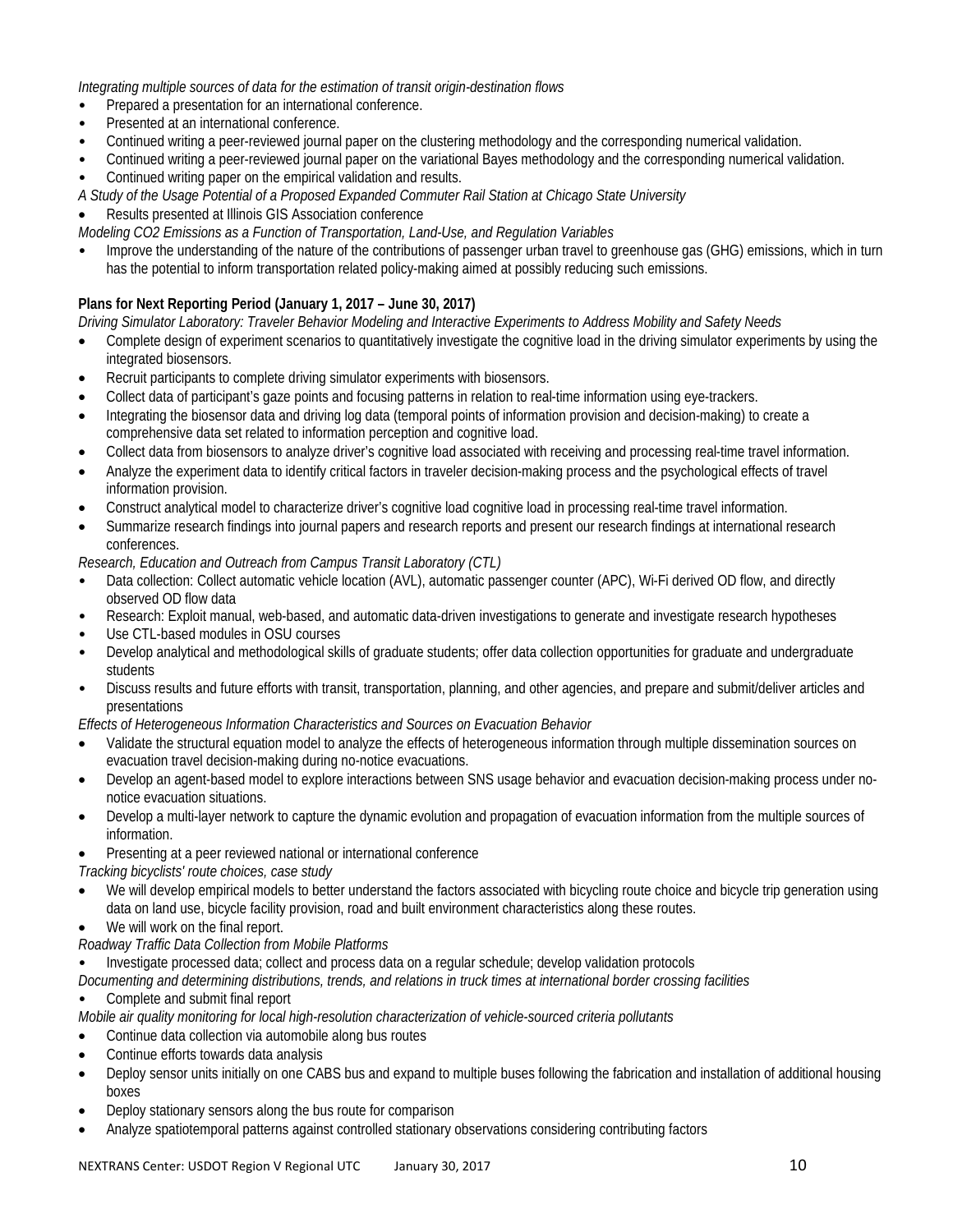*A Study of the Usage Potential of a Proposed Expanded Commuter Rail Station at Chicago State University*

- Report will be given to Chicago State University Institutional Research and Community Organizations
- *A Study of Potential Community and Faculty/Staff Use of an Improved 95th Street Metra Stop*
- Apply for IRB approval for Faculty/Staff Transportation Survey
- Apply for IRB approval for Community Focus Groups
- Conduct surveys
- Conduct focus groups
- Analyze surveys
- Analyze focus groups
- Present results to campus and community member.

# **PART 2: PRODUCTS**

*Driving Simulator Laboratory: Traveler Behavior Modeling and Interactive Experiments to Address Mobility and Safety Needs*

- Publications, conference papers, and presentations
	- o D. Song, S. Peeta, and Y Hsu, "Psychological effects of real-time travel information on traveler route choice decision-making process", 96th Transportation Research Board Annual Meeting, January 2017, Washington, D.C.
- **Websites** 
	- o Experiment website is available at[: www.purdue.edu/drivingsimulator](http://www.purdue.edu/drivingsimulator)
	- The experiment website provides participants a brief description of the driving simulator experiment, an online survey, and an experiment registration and scheduling system

*Accessibility-Based Evaluation of Transportation and Land-Use Planning: From Laboratory to Practice/ Implementation of Access-Based Evaluation*

- Publications, conference papers, and presentations
	- o Levine, Jonathan, Louis Merlin, and Joe Grengs. (2017). Project-Level Accessibility Analysis for Land-Use Planning. Transport Policy 53(2017):107-119.
	- o Merlin, Louis, Jonathan Levine, and Joe Grengs. Accessibility Analysis for Transportation Projects and Plans. Under review at Transport Policy.
	- o Getting There: From Mobility to Accessibility in Transportation and Land-Use Planning. Book proposal accepted by Cornell University Press.
- Websites -- http://aim.fau.edu/developments/
- *Research, Education and Outreach from Campus Transit Laboratory (CTL)*
- Publications, conference papers, presentations
	- o McCord, M.R., and R.G Mishalani, Determining Transit Passenger Boarding-to-Alighting Flows using Mobile Device Wi-Fi Signals: Empirical Results, Ohio Transportation Engineering Conference, Columbus, OH, October, 2016 (acknowledgement of federal support: yes)
	- May, A. A., G. Sivandran, R.G. Mishalani, M.R. McCord, Y. Zou, T. La Susa, S. Liyanaarachchi, E. Van Dommelen, and B. Wildey, Using a Transit System as a Mobile Platform for Air Quality Monitoring in Urban Areas, Ohio Transportation Engineering Conference, Columbus, OH, October, 2016 (acknowledgement of federal support: yes)
	- o May, A. A., G. Sivandran, R.G. Mishalani, M.R. McCord, Y. Zou, T. La Susa, S. Liyanaarachchi, E. Van Dommelen, and B. Wildey, Using a Transit System as a Mobile Platform for Air Quality Monitoring in Urban Areas, Innovative Environmental Monitoring Technology Symposium, Athens, OH, October, 2016 (acknowledgement of federal support: yes)
	- o Mishalani, R.G, and M.R. McCord, Sensitivity of Transit Onboard Survey Passenger Socioeconomic & Travel Characteristic Sample & Response Bias Corrections Using OD Flows Determined from APC & AFC Data, TransitData2016: 2nd International Workshop on Automatic Data Collection Systems, Boston, MA, August 2016 (acknowledgement of federal support: yes)
	- o Landgraf, A.J., Mishalani, R.G., McCord, M.R., Goel, P.K., 2016. Variational Bayes Method for Estimating Transit Route OD Flows using Boarding and Alighting Data in the Presence of Multiple Latent Flow Patterns: Methodology, Evaluation, and Validation. Proceedings of the World Conference on Transportation Research, Shanghai, China.
	- Ji, Y. Mishalani, R.G., McCord, M.R., 2016. Transit Route-level Passenger Alighting Probability, Probability OD Flow and Expected OD Flow Matrices: Estimates from Boarding and Alighting Counts and Relationships among the Representations. Proceedings of the World Conference on Transportation Research, Shanghai, China.Websites -- A website includes among other things, activities and results from this project: http://transitlab.osu.edu/campus-transit-lab
- Websites -- includes among other things, activities and results from this project[: http://transitlab.osu.edu/campus-transit-lab](http://transitlab.osu.edu/campus-transit-lab)
- Technologies or techniques -- Commercial-grade state-of-the practice automatic vehicle location technologies, passenger information systems, and automatic passenger counter technologies implemented on an operational bus service provide data that are regularly downloaded and stored
- Databases -- Databases that include bus location, position, and speed data, bus passenger boarding and alighting data, estimated and observed bus passenger origin-destination flows are developed and updated
- Physical collections -- Bus passenger origin-destination flows are manually collected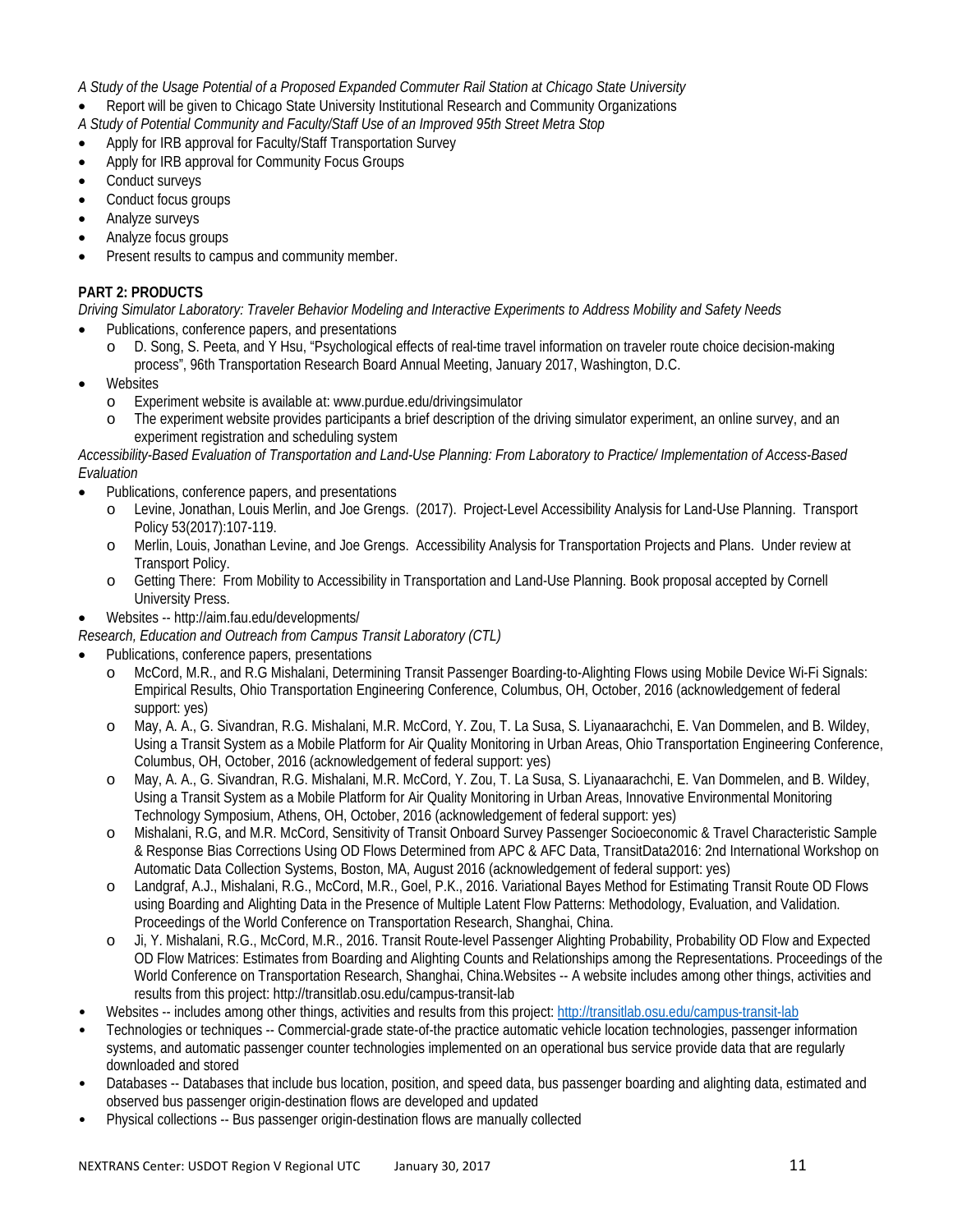- Software or NetWare -- Various codes for archiving, processing, and analyzing the rich and large datasets collected through the Campus Transit Lab are used
- Educational aids or curricula
	- o Data obtained from the CTL, as well as the physical infrastructure, are used in classes
	- o Data are provided to students conducting independent research or project activities not associated with the project
	- Hands-on experience in transit data collection is provided to graduate and undergraduate students associated with the project
	- o Experience with practical transit planning and operations issues is provided to graduate students through outreach activities
- Instruments or equipment -- Collaboration with bus service operators is undertaken to maintain the sensing equipment on the bus fleet, the storage of data on the buses, the communication of the data to the server, the accompanying software to manage these processes, and the real-time passenger information system
- Data and Research Material -- Data that include bus location, position, and speed data, bus passenger boarding and alighting data, and estimated and observed bus passenger origin-destination flows are collected and stored
- Models -- Models needed to investigate preliminary hypothesis are developed, and validation studies are conducted for models developed under other projects

*Effects of Heterogeneous Information Characteristics and Sources on Evacuation Behavior*

- **Websites** 
	- o https://purdue.qualtrics.com/SE/?SID=SV\_died8aIRw4GW6z3 (Instruction and questionnaire on SNS usage)
	- o https://purdue.qualtrics.com/SE/?SID=SV\_bp9O15m57GBx3cF (Instruction and questionnaire on evacuation decision making process)
- Databases
	- o Questionnaire on SNS usage: a total of 305 completed surveys (5 parts, consisting 29 questions).
	- o Questionnaire on evacuation decision making process: a total of 311 completed surveys (5 parts, consisting 29 questions).
	- o Participants who answer both the questionnaires: 259 completed surveys

## *Integrated Approach to Achieving Environmental Sustainability in Transportation: Coupling Energy Efficiency Solutions with Reductions in Environmental and Climate Foot prints*

- Publications, conference papers, and presentations
	- o Ramanitharan Kandiah, Subramania Sritharan and Ndao Gorgui. 2017. Recruitment and Retention: Summer Transportation Institute for Secondary School. 2017 ASEE Annual Conference & Exposition. Columbus, OH. June 25–28, 2017 (Abstract approved for Oral Presentation & Paper)
	- o Ramanitharan Kandiah, Krishna Kumar Nedunuri and Benjamin Rives. 2016. Estimation of Greenhouse Gas Releases from major highways in Ohio. 20th Technological Advances in Science, Medicine and Engineering Conference (TASME). Toronto, Canada. July 2-3, 2016. (Oral)
- Databases
	- o Gathering of processing of Traffic Data for six Midwestern states
- Educational aides or curricula
	- o Teaching materials for highway runoff and culvert design
- Instruments or equipment
	- o Thermoscientific ADR-1500 Dust Monitor
- Data & Research Material

o Derived data of GHG emission database

*Signal Timing Optimization for Large-Scale Urban Networks under Dynamic Traffic*

- Publications, conference papers, and presentations -- presented a technical paper at 2016 Annual TRB meeting, and submitting a technical paper to Journal of Network Economics for review and possible publication
- Models -- Developed a new model for traffic signal timing optimization under user equilibrium based traffic conditions

*Tracking bicyclists' route choices, case study* 

- Conference paper:
	- o Yujin Park and Gulsah Akar "Factors Affecting Bicycle Commuting: The Role of Individual Attitudes and Neighborhood Environments", presented at the Annual Meeting of the Transportation Research Board, January 2017, Washington DC
- Data & Models -- We collected data through an online survey and smart phone app. These data are considered confidential, therefore they will not be shared. We will be developing statistical models to explain bicycle trip generation and route choice using these data.

• Websites: This website was created to provide information on our project and invite respondent -- https://u.osu.edu/cycletracks/ *Evaluation of Heavy Vehicles on Capacity Analysis for Roundabout Design*

• Data & Research Material -- the Passenger Car Equivalent value is an important parameter in highway capacity analysis and will be shared with the publishers (Transportation Research Board)..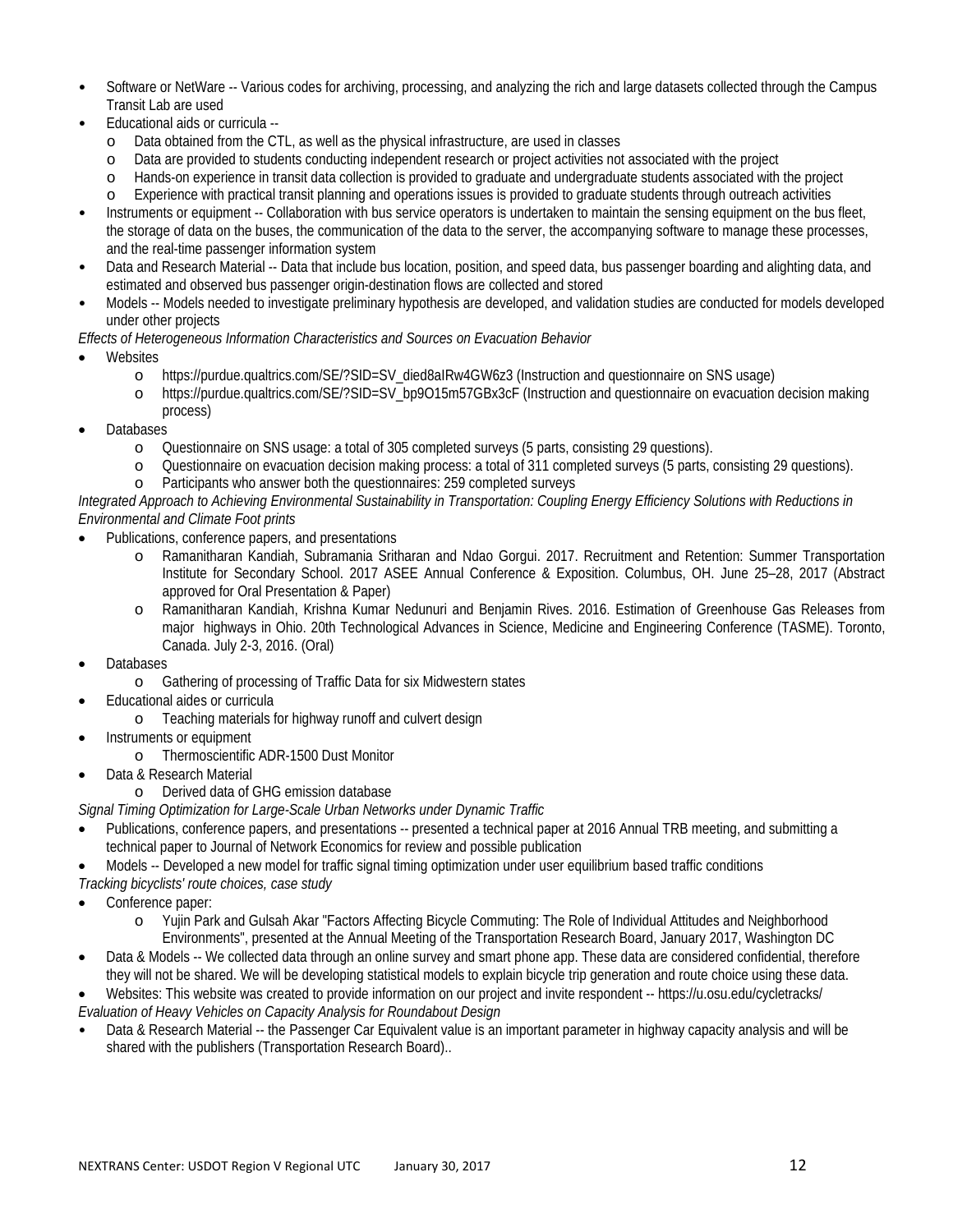*Truck Activity and Wait Times at International Border Crossings* **and** *Documenting and determining distributions, trends, and relations in truck times at international border crossing facilities*

- Technologies or techniques -- Vehicle location and timing technologies in use on operating trucks and virtual geo-fences are combined to produce unique datasets.
- Databases -- Aggregated longitudinal and disaggregated, truck trip-level databases are developed for truck times incurred in multiple activities. (Data are received from private trucking company, and truck trip-level data are not presently available for public dissemination.)
- Software or NetWare -- Various codes are developed to process raw data into times truck incur at various locations and to process truck trip-level times into summary measures

• Data and Research Material -- Unique aggregated longitudinal and disaggregated, truck trip-level data are amassed

*Roadway Traffic Data Collection from Mobile Platforms*

- Technologies or techniques
	- o Integrated sensing and mobile platform systems for automated collection of data that can be used for traffic flow and speed estimation is developed.
	- o Algorithms for transforming raw data into traffic flow and speed estimates are refined.
- Databases databases that include vehicle locations and traffic flows are developed
- Physical collections -- bus-based (manual) and platform (semi-automated) data are collected
- Educational aids or curricula
	- o Hands-on experience in data collection and flow estimation is provided to student(s) associated with the project Results obtained are used in classes
- Instruments or equipment -- upgraded sensor platform to detect vehicle presence and speeds is developed
- Data and Research Material
	-
	- o LiDAR data that can be processed into vehicle locations and speeds are collected and stored Manually collected data on observed vehicles and moving observer times are collected and stored

*Guaranteed LiDAR-aided Multi-object Tracking at Road Intersections*

- Engineering application for counting vehicles by maneuvers based on TScan output files
- User interface for Scan Data Collection
- Developed technique of tracking objects with low-end LiDAR
- Built a research unit integrated with the Purdue mobile lab
- Estimated statistical models for classifying objects
- *Mobile air quality monitoring for local high-resolution characterization of vehicle-sourced criteria pollutants*
- Publications, conference papers, and presentations
	- o A.A. May, G. Sivandran, R.G. Mishalani, M.R. McCord, Y. Zou, T. La Susa, S. Liyanaarachchi, E. Van Dommelen, and B. Wildey. Using a Transit System as a Mobile Platform for Air Quality Monitoring in Urban Areas. Presentation at the Ohio Transportation Engineering Conference, Columbus, OH, October 2016. (acknowledgement of federal funding: yes)
	- A.A. May, G. Sivandran, R.G. Mishalani, M.R. McCord, Y. Zou, T. La Susa, S. Liyanaarachchi, E. Van Dommelen, and B. Wildey. Using a Transit System as a Mobile Platform for Air Quality Monitoring in Urban Areas. Presentation at the Innovative Environmental Monitoring Symposium, Athens, OH, October 2016. (acknowledgement of federal funding: yes)
- Technologies or techniques --A prototype air quality sensor unit has been developed and deployed for data collection
- Databases -- A spatiotemporal database of CO,  $O_3$ , and NO<sub>2</sub> data is being established
- Physical Collections Empirical data has been and will continue to be collected on campus
- Software or NetWare -- Data processing algorithms are being developed
- Educational aides or curricula -- A high level overview of the project has been presented to a freshman colloquium of nonscience/engineering majors at OSU
- Instruments or equipment -- Sensing equipment has been configured

*A Study of the Usage Potential of a Proposed Expanded Commuter Rail Station at Chicago State University*

- Publications:
	- o Block D, Gala T. A Study of the Usage Potential of a Proposed Expanded Commuter Rail Station at CSU. Illinois GIS Association Annual Conference, October 2016, Lisle, IL.

#### *Modeling CO2 Emissions as a Function of Transportation, Land-Use, and Regulation Variables*

- Databases -- transportation supply and demand, population density, environmental policy, and passenger travel related CO2 emissions in urban areas.
- Software or NetWare -- Various codes for summarizing and analyzing the various datasets.
- Data and Research Material -- Urban transportation supply and demand, population density, environmental policy, and CO2 emissions data.
- Models -- models relating urban passenger travel related CO2 emissions to transportation demand and supply, population density, and environmental policy variables.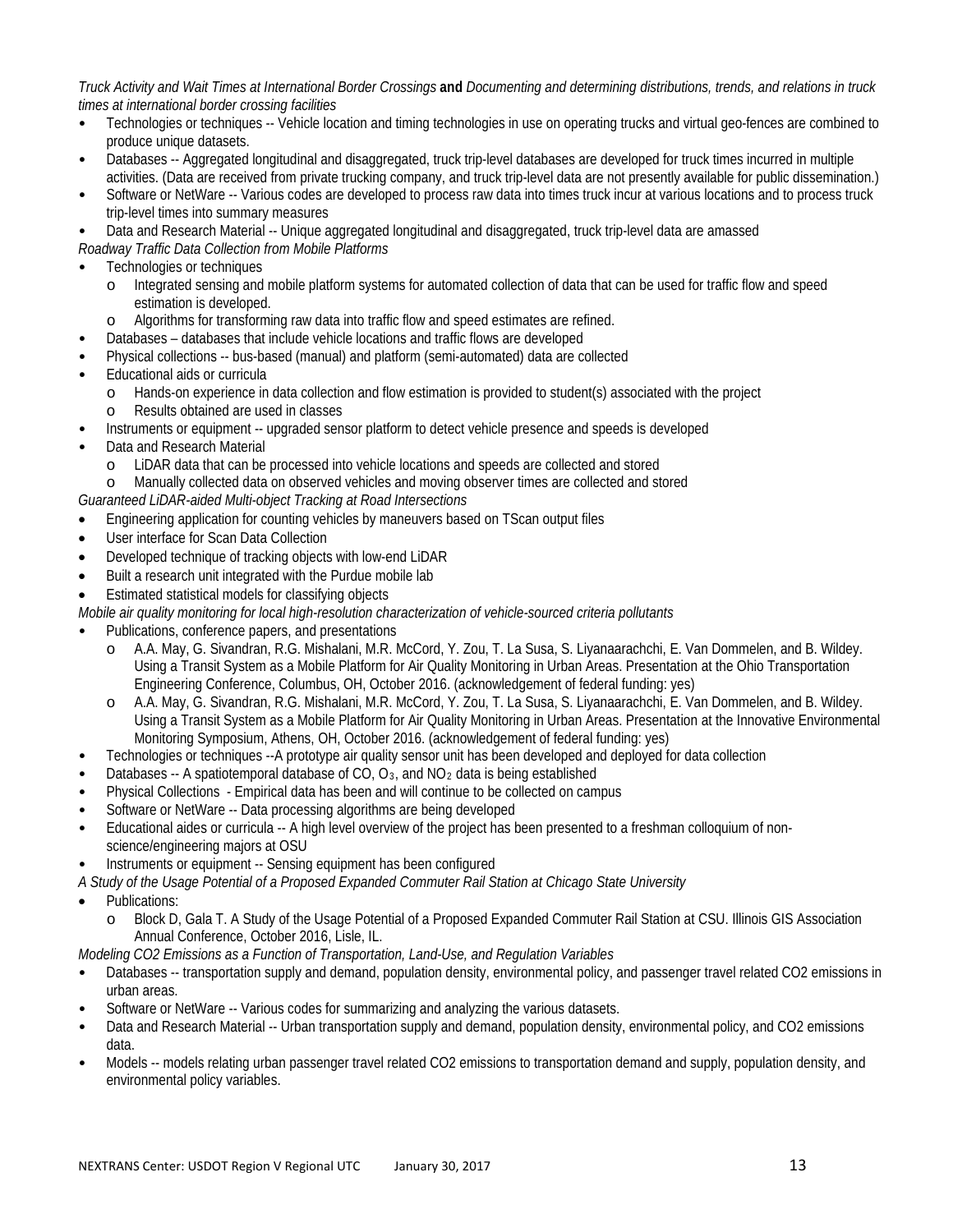*Integrating multiple sources of data for the estimation of transit origin-destination flows*

- Publications, conference papers, presentations:
	- o Landgraf , A., Mishalani, R.G., McCord, M.R. Goel, P.K. Variational Bayes Method for Estimating Transit Route OD Flows using Boarding and Alighting Data in the Presence of Multiple Latent Flow Patterns: Methodology, Evaluation, and Validation. Presented at the 14th World Conference on Transport Research, Shanghai, China.
	- o Landgraf , A., Mishalani, R.G., McCord, M.R. Goel, P.K. Variational Bayes Method for Estimating Transit Route OD Flows using Boarding and Alighting Data in the Presence of Multiple Latent Flow Patterns: Methodology, Evaluation, and Validation. Proceedings of the 14th World Conference on Transport Research, Shanghai, China.
- Technologies, techniques -- new techniques are developed that improve upon the estimation of transit passenger OD flows using APC data.
- Software or NetWare -- various codes for applying the new estimation methods and for conducting the numerical and empirical investigations.
- Models -- model for better representing transit passenger OD flows considering clusters of flow patterns across bus trips.

*Transit Origin-Destination (OD) Flow Estimation Considering Temporal Variations based on APC Data*

- Publications, conference papers, presentations:
	- o Landgraf , A., Mishalani, R.G., McCord, M.R. Goel, P.K. Variational Bayes Method for Estimating Transit Route OD Flows using Boarding and Alighting Data in the Presence of Multiple Latent Flow Patterns: Methodology, Evaluation, and Validation. Presented at the 14th World Conference on Transport Research, Shanghai, China.
	- o Landgraf , A., Mishalani, R.G., McCord, M.R. Goel, P.K. Variational Bayes Method for Estimating Transit Route OD Flows using Boarding and Alighting Data in the Presence of Multiple Latent Flow Patterns: Methodology, Evaluation, and Validation. Proceedings of the 14th World Conference on Transport Research, Shanghai, China.
- Technologies, techniques -- new techniques that improve upon the estimation of transit passenger OD flows using APC data.
- Software or NetWare -- various codes for applying the new estimation methods and for conducting the numerical and empirical investigations.
- Models -- model for better representing transit passenger OD flows considering clusters of flow patterns across bus trips.

## **PART 3: PARTICIPANTS & COLLABORATING ORGANIZATIONS**

#### **Partnership Organization Information**

*Research, Education and Outreach from Campus Transit Laboratory (CTL)*

• Clever Devices, Woodbury, New York – In-kind support

*Effects of Heterogeneous Information Characteristics and Sources on Evacuation Behavior*

- Jin-Hyuk Chung, Professor (Co-PI) -- Department of Urban Planning and Engineering, Yonsei University, Seoul, Korea -- Collaborative research – Pedestrian behavior and flow modeling in emergency situations.
- *Signal Timing Optimization for Large-Scale Urban Networks under Dynamic Traffic*
- City of Chicago, Department of Transportation-- In-kind support of city of Chicago's traffic signal timing design procedure, field deployed signal plans, and traffic counts

*Guaranteed LiDAR-aided Multi-object Tracking at Road Intersections*

• Indiana Department of Transportation -- Financial support

*A Study of Potential Community and Faculty/Staff Use of an Improved 95th Street Metra Stop*

#### • Endeleo, Chicago, Illinois – facilities, collaborative research

*Truck Activity and Wait Times at International Border Crossings* **and** *Documenting and determining distributions, trends, and relations in truck times at international border crossing facilities*

- Michigan Tech Research Institute, Ann Arbor, Michigan In-kind support, facilities, collaborative research, personnel exchanges.
- CEVA Logistics In-kind support truck location and timing data

## **Other Collaborators and Contacts**

*Research, Education and Outreach from Campus Transit Laboratory (CTL)*

- Civil Engineering and City and Regional Planning researchers and students collaborate on various project activities
- A faculty member at Tongji University (China) uses CTL data for education and research purposes at his institution. NEXTRANS researchers are collaborating with same individual on activities of value to the project

*Effects of Heterogeneous Information Characteristics and Sources on Evacuation Behavior*

• Yu-ting Hsu, Professor, National Taiwan University Professor Yu-ting has a background of traveler behavior modeling under evacuation situations. A two-stage evacuation decision-making model is under development. The model includes (i) an evacuation participation decision model that determines whether an individual evacuee will evacuate under heterogeneous information at the current time, and (ii) an evacuation route choice model that determines the route/destination taken by individual evacuees if he/she decides to evacuate.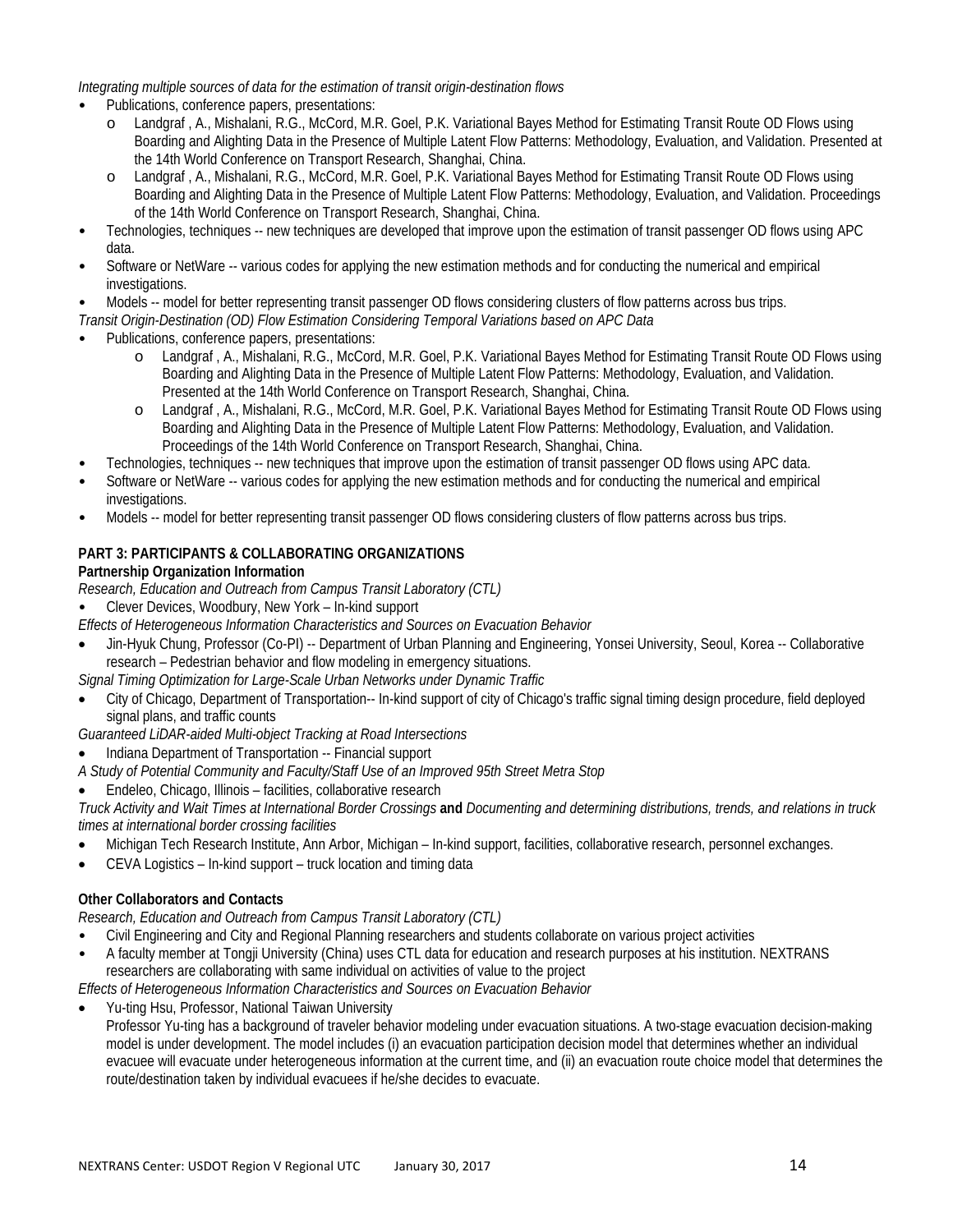*Integrated Approach to Achieving Environmental Sustainability in Transportation: Coupling Energy Efficiency Solutions with Reductions in Environmental and Climate Foot prints*

• Ohio Department of Transportation (ODOT) -- Summer Research Training for Central State undergraduate; Summer Transportation Institute (together with Federal Highway Administration (FHWA)).

*Truck Activity and Wait Times at International Border Crossings* **and** *Documenting and determining distributions, trends, and relations in truck times at international border crossing facilities*

- Civil Engineering and Geography researchers collaborate on project activities
- Michigan Tech Research Institute is a subcontractor and provides valuable services because of its close proximity to the border crossing facilities
- Data are obtained from international carriers, with focus on Canada-U.S. cross border trips.

*Roadway Traffic Data Collection from Mobile Platforms*

- Civil Engineering and Electrical Engineering researchers collaborate on various project activities
- *Guaranteed LiDAR-aided Multi-object Tracking at Road Intersections*
- Collaboration with professor Kartik Ariyur from the School of Mechanical Engineering
- Indiana Department of Transportation co-sponsor, future user of the developed product, potential future support to develop a prototype and to implement the method to engineering practice
- Consortium of 6 European universities within a research program InDev, lead Lund University in Sweden, exchange of data and results
- International Laboratory of Transportation Safety, Tongji University, Shanghai, China
- *Integrating multiple sources of data for the estimation of transit origin-destination flows*
- Civil Engineering and Statistics researchers and students collaborate on various project activities.:
- *Mobile air quality monitoring for local high-resolution characterization of vehicle-sourced criteria pollutants*
- Undergraduate students in civil engineering, environmental engineering, and computer science and one environmental engineering graduate student have collaborated with transportation and environmental engineering faculty to develop the prototype unit and design the box for housing the unit on the CABS bus. The graduate student has led the work towards sensor calibrations and conducted the testing with a high school intern. Undergraduate students have also been involved in the preliminary data collection via personal automobile.

*Transit Origin-Destination (OD) Flow Estimation Considering Temporal Variations based on APC Data*

- Civil Engineering and Statistics researchers and students collaborate on various project activities.
- *Modeling CO2 Emissions as a Function of Transportation, Land-Use, and Regulation Variables*
- Civil Engineering and Statistics researchers and students collaborate on various project activities.

## **PART 4: IMPACT**

## **Impact on the Development of the Principal Discipline(s) of the Program**

*Accessibility-Based Evaluation of Transportation and Land-Use Planning: From Laboratory to Practice/ Implementation of Access-Based Evaluation*

• In recent years there have been growing moves to shift transportation planning from a mobility to an accessibility basis. The project developed technical and institutional approaches to support this shift.

*Research, Education and Outreach from Campus Transit Laboratory (CTL)*

- Add to the body of knowledge on transit travel behavior and transit operations; motivate additional studies by the project research team and others; inspire improvements in decisions taken by transit planners and operators that allow better transit service at lower cost
- Successful implementation of course modules based on CTL activities, context, and data help promote the pedagogical use of "living laboratories" in Civil Engineering instruction.

*Effects of Heterogeneous Information Characteristics and Sources on Evacuation Behavior*

- Explicit consideration of people's information sharing preferences (SNS usage behavior) to understand information dissemination and propagation patterns.
- Better understanding of people's evacuation decision-making process under the presence of heterogeneous information from different sources can help to improve strategies for evacuation information design and dissemination.

*Integrated Approach to Achieving Environmental Sustainability in Transportation: Coupling Energy Efficiency Solutions with Reductions in Environmental and Climate Foot prints*

- Environmental Engineering program was enhanced with a transportation component.
- *Signal Timing Optimization for Large-Scale Urban Networks under Dynamic Traffic*
- The results of case study for methodology application was found to have outperformed the existing models such as shockwave models and the model used in the commercially available software Synchro for traffic signal timing optimization

*Tracking bicyclists' route choices, case study* 

• The availability of cell-phone based GPS data collection will aid in developing models, processes and procedures to improve the understanding of travel behavior with a focus on bicycling trips. The project will investigate and demonstrate the use of smartphones for collecting travel data. These data can be used for identifying the preferred routes, trip origins and destinations to guide future planning efforts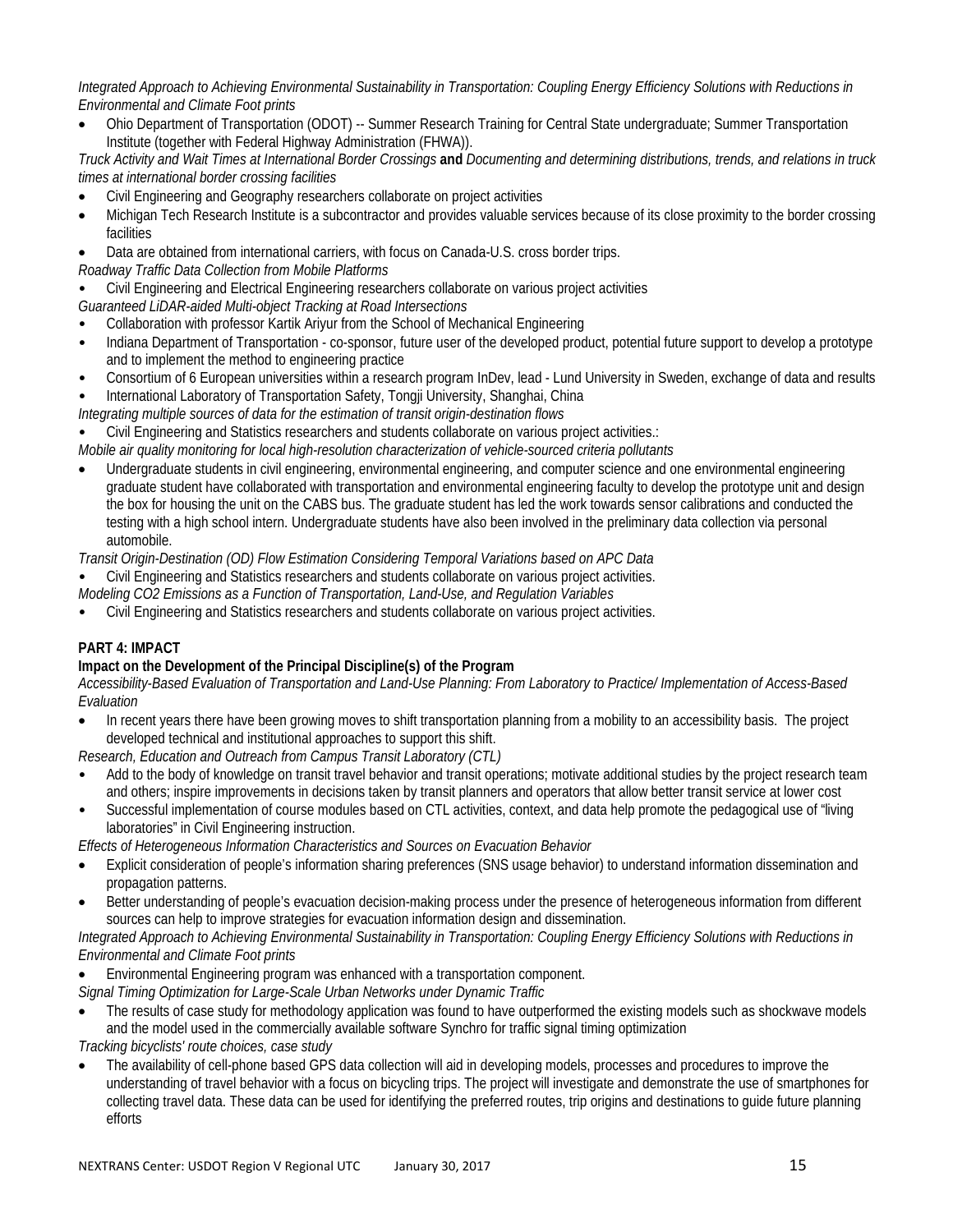*Truck Activity and Wait Times at International Border Crossings* **and** *Documenting and determining distributions, trends, and relations in truck times at international border crossing facilities*

- Unique information on times trucks incur when crossing two of the busiest and highest valued freight border crossings in North America *Guaranteed LiDAR-aided Multi-object Tracking at Road Intersections*
- Quantitative safety estimates and predictions will become possible because the availability of real data to test various hypotheses and meet specifications.

*Evaluation of Heavy Vehicles on Capacity Analysis for Roundabout Design*

• The findings of this research are significantly different than the currently accepted and used Highway Capacity Manual value. These findings warrant further investigation into the current values within the HCM.

*Integrating multiple sources of data for the estimation of transit origin-destination flows*

• Anticipated project model and methods are expected to improve the richness and quality of transit passenger OD flows representation and estimation using APC data, which in turn has the potential to improve the planning for and design of transit services in urban areas carried out by metropolitan planning and transit agencies.

*Mobile air quality monitoring for local high-resolution characterization of vehicle-sourced criteria pollutants*

- Successful results could lead to effective ways to monitor air quality and new contributions of existing transit bus platforms.
- *A Study of the Usage Potential of a Proposed Expanded Commuter Rail Station at Chicago State University*
- Students have had the ability to go to transportation GIS related conferences, transportation GIS has also been incorporated into GIS classes.

*A Study of Potential Community and Faculty/Staff Use of an Improved 95th Street Metra Stop*

- Send students to GIS training/conferences.
- Allow transportation related projects to be included in GIS courses.
- *Transit Origin-Destination (OD) Flow Estimation Considering Temporal Variations based on APC Data*
- Improve the richness and quality of transit passenger OD flows representation and estimation using APC data, which in turn has the potential to improve the planning for and design of transit services in urban areas carried out by metropolitan planning and transit agencies.

*Modeling CO2 Emissions as a Function of Transportation, Land-Use, and Regulation Variables*

• Improve the understanding of the nature of the contributions of passenger urban travel to greenhouse gas (GHG) emissions, which in turn has the potential to inform transportation related policy-making aimed at possibly reducing such emissions.

#### **Impact on other Disciplines**

*Driving Simulator Laboratory: Traveler Behavior Modeling and Interactive Experiments to Address Mobility and Safety Needs*

• The findings from the driving simulator experiments would help in developing new theories and models in psychology to better understand travelers' choice behavior in a new travel environment with vehicle automation and connectivity technologies.

*Effects of Heterogeneous Information Characteristics and Sources on Evacuation Behavior*

• The findings from the survey would help in developing new models in behavioral psychology in relation to individual's information sharing behavior under emergency situations such as no-notice evacuations.

*Integrated Approach to Achieving Environmental Sustainability in Transportation: Coupling Energy Efficiency Solutions with Reductions in Environmental and Climate Foot prints*

• Submitted a grant proposal to US Department of Education for starting a minor in Infrastructure Engineering in the Environmental Engineering. The minor includes adding transportation infrastructure to existing water infrastructure. The proposed minor will include courses in Transportation Engineering, Soil Mechanics for Transportation Engineering, Highway Materials Engineering and Pavement Design Engineering.

*Truck Activity and Wait Times at International Border Crossings* **and** *Documenting and determining distributions, trends, and relations in truck times at international border crossing facilities*

- Collaboration among Civil Engineering and Geography researchers help the different disciplines better understand the use of geo-spatial and sensing technologies in addressing practical transportation issues
- *Guaranteed LiDAR-aided Multi-object Tracking at Road Intersections*
- Heuristic integration of data performed by computer scientists, such as in Google autonomous cars will be replaced by rigorous sensor integration with guarantees, likely using few and less expensive sensors.

*Integrating multiple sources of data for the estimation of transit origin-destination flows*

• Collaboration among Civil Engineering and Statistics researchers help Civil Engineering researchers better understand data analysis techniques and Statistics researchers gain experience by working in an applied setting.

*Mobile air quality monitoring for local high-resolution characterization of vehicle-sourced criteria pollutants*

• Faculty in the OSU College of Public Health and professionals from the Columbus Public Health Department are interested in the sensor technology for applications related to pollutant exposure and the education of vulnerable populations (e.g., asthmatics).

*Transit Origin-Destination (OD) Flow Estimation Considering Temporal Variations based on APC Data*

• Collaboration among Civil Engineering and Statistics researchers help Civil Engineering researchers better understand data analysis techniques and Statistics researchers gain experience by working in an applied setting.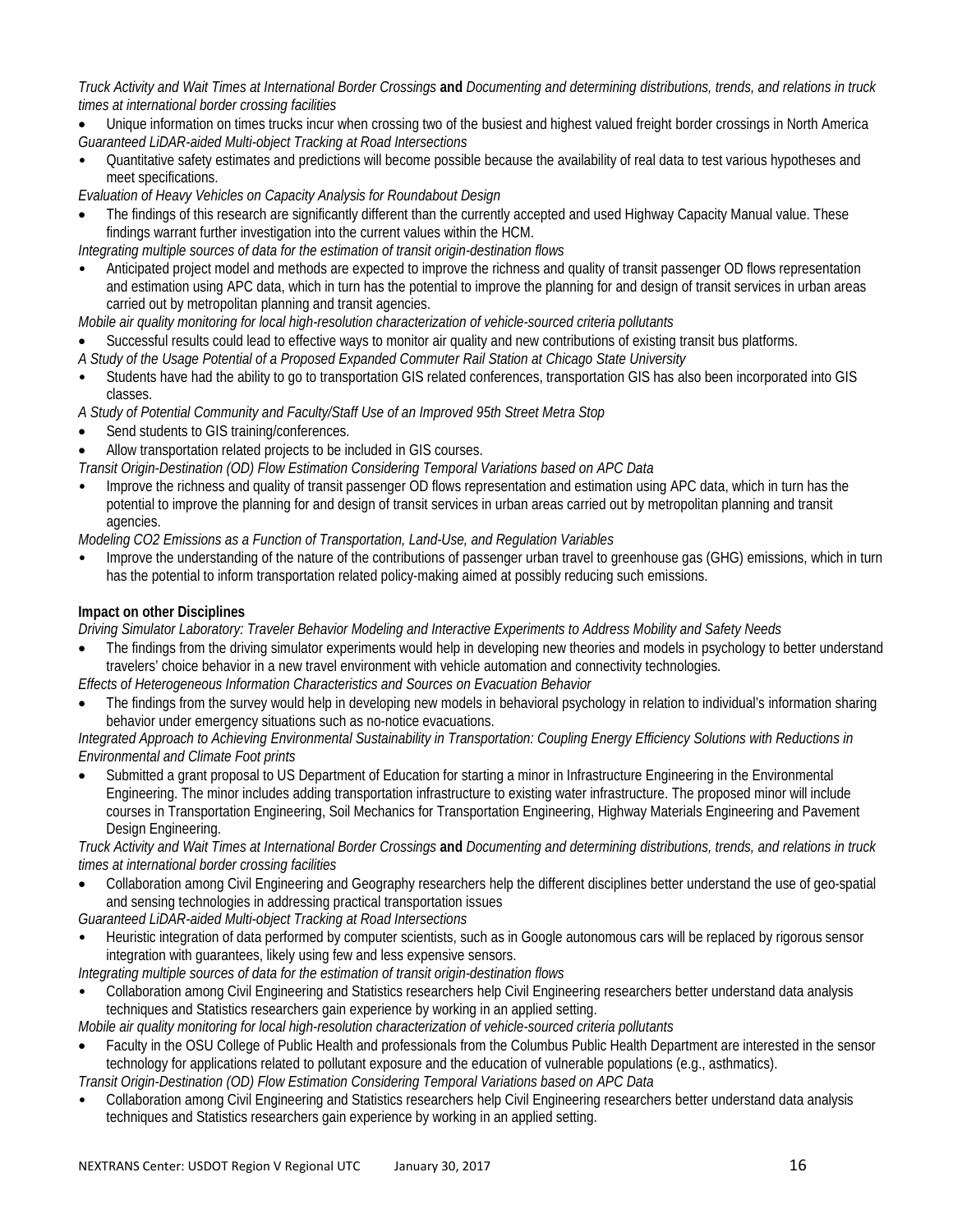#### *Modeling CO2 Emissions as a Function of Transportation, Land-Use, and Regulation Variables*

• Collaboration among Civil Engineering and Statistics researchers help Civil Engineering researchers better understand data analysis techniques and Statistics researchers gain experience by working in an applied setting.

#### **Impact on Transportation Workforce Development**

*Driving Simulator Laboratory: Traveler Behavior Modeling and Interactive Experiments to Address Mobility and Safety Needs*

- Driving Simulator Lab provides graduate students the opportunity to understand multiple dimensions of human factor studies in transportation including routing behavior, perception of information, distraction by information, and so on.
- Undergraduate/graduate students in transportation can learn the practical use of microscopic traffic simulation (Aimsun) and bio sensors as associated tools of the experiments.
- Undergraduate students were provided the opportunities to improve professional skills in transportation through research and internships in Driving Simulator Lab.

*Research, Education and Outreach from Campus Transit Laboratory (CTL)*

- Multiple undergraduate and graduate students regularly collect passenger flow information on CTL buses using manual methods and a Wi-Fi based sensing technology.
- Multiple graduate students regularly process and analyze automatically collected CTL data.

• Students in multiple classes use CTL data and CTL infrastructure for course assignments and projects.

*Integrated Approach to Achieving Environmental Sustainability in Transportation: Coupling Energy Efficiency Solutions with Reductions in Environmental and Climate Foot prints*

- A CeSU student is currently an intern in ODOT; This may yield possibilities for this student and the future CeSU graduates to join transportation workforce.
- Middle and high school students attended the STI in summer to learn about transportation industry, careers, and its employment opportunities.

*Signal Timing Optimization for Large-Scale Urban Networks under Dynamic Traffic*

• Sharing the findings of the new methodology and its application for traffic signal timing optimization within the 30+ graduate students in the transportation engineering program and 10+ undergraduate students in the Department of Civil, Architectural and Environmental Engineering at IIT

*Truck Activity and Wait Times at International Border Crossings* **and** *Documenting and determining distributions, trends, and relations in truck times at international border crossing facilities*

• One graduate student applied analytical geospatial skills to a new application area

*Guaranteed LiDAR-aided Multi-object Tracking at Road Intersections*

• Will facilitate data collection and several types of studies such as: pedestrian-vehicle interaction studies; traffic signals studies and intersection performance evaluation among others.

*Integrating multiple sources of data for the estimation of transit origin-destination flows*

• One former Ph.D. student and currently research scientist works directly with APC data and applies data to solve a pertinent transportation flow estimation problem.

*Mobile air quality monitoring for local high-resolution characterization of vehicle-sourced criteria pollutants*

• Six undergraduate students and one graduate student from non-transportation fields as well as one high school intern have engaged in a project that intersections transportation, environmental monitoring, and advanced sensor technologies.

*A Study of the Usage Potential of a Proposed Expanded Commuter Rail Station at Chicago State University*

• Transportation GIS has been incorporated into Chicago State GIS classes. Research Assistants have utilized GIS for transportation related projects.

*A Study of Potential Community and Faculty/Staff Use of an Improved 95th Street Metra Stop*

- Send students to GIS training/conferences.
- Allow transportation related projects to be included in GIS courses..

*Transit Origin-Destination (OD) Flow Estimation Considering Temporal Variations based on APC Data*

• One former Ph.D. student and currently research scientist works directly with APC data and applies data to solve a pertinent transportation flow estimation problem.

*Modeling CO2 Emissions as a Function of Transportation, Land-Use, and Regulation Variables*

• One former PhD student and one former MS student worked directly with urban transportation supply and demand, population density, CO2 emissions, and policy data to identify patterns and relationships pertinent to transportation policy-making.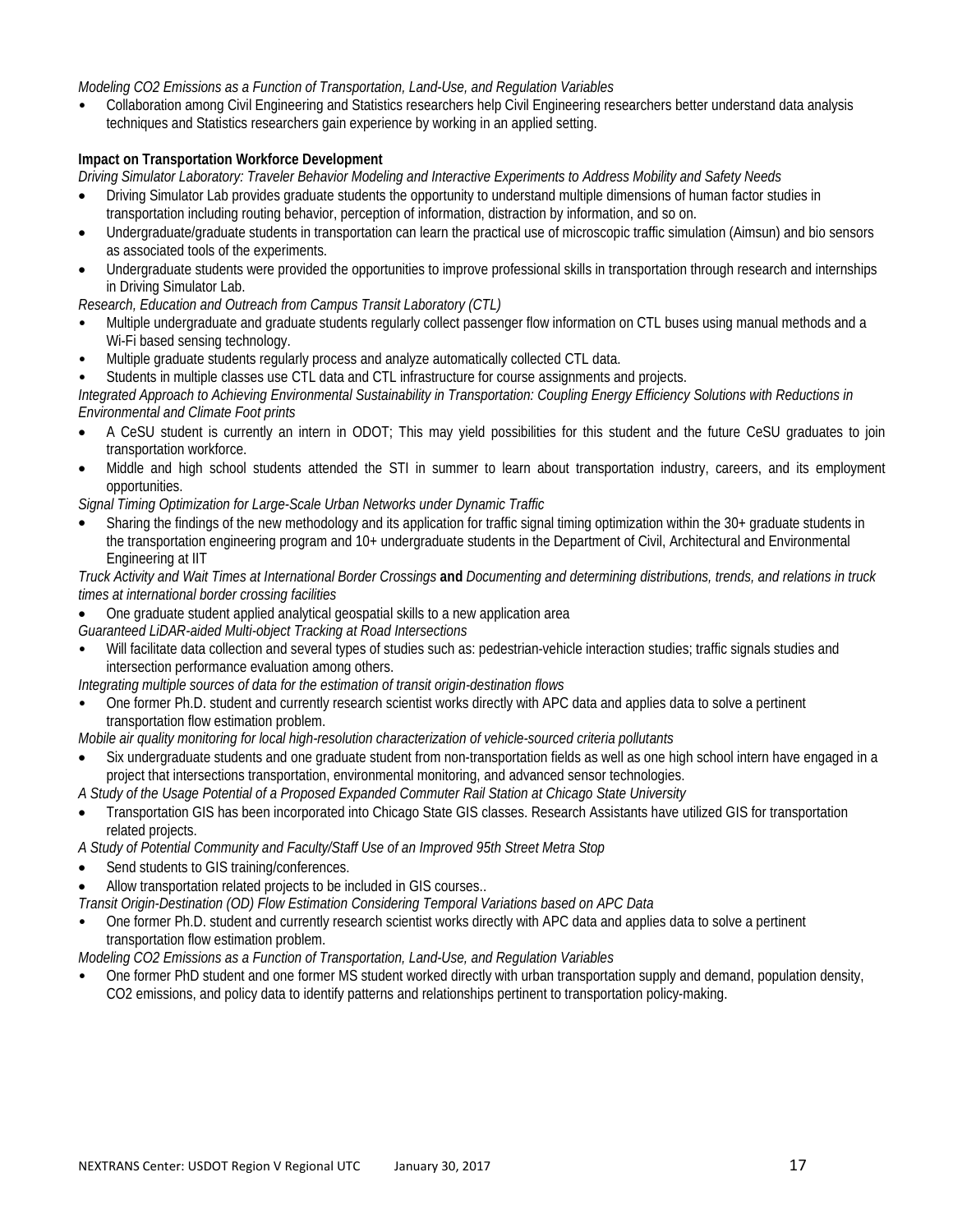# **Impact on physical, institutional, and information resources at the university or partner institutions**

*Driving Simulator Laboratory: Traveler Behavior Modeling and Interactive Experiments to Address Mobility and Safety Needs*

• The Driving Simulator Lab setup is a state-of-the-art facility at the NEXTRANS Center, Purdue University. The advanced driving simulator has unique capability of replicating/mapping a large city network and creating ambient traffic via integration to microscopic traffic simulation software (AIMSUN). This is one of the most advanced driving simulator labs for understanding driver response to real-time information provision across many dimensions that have not been previously addressed in a research setting. It also has key implications for safety and effectiveness of information in the real world. With its advanced features, the driving simulator provides a robust and realistic driving experience for drivers. The driving simulator is connected to three high-performance computers, and other hardware components such as webcams, video capturing devices and high definition

*Research, Education and Outreach from Campus Transit Laboratory (CTL)*

- The Ohio State University Campus Transit Lab is a unique living laboratory that is used for research, education, and outreach. This project makes a major contribution toward providing the physical and human resource infrastructure required to develop, sustain, and take advantage of the laboratory.
- CTL results in the amassing of large datasets relating to transit passenger flows, transit vehicle operations, passenger information systems, and transit user and non-user perceptions and attitudes towards transit services.

*Integrated Approach to Achieving Environmental Sustainability in Transportation: Coupling Energy Efficiency Solutions with Reductions in Environmental and Climate Foot prints*

- Air quality laboratory acquired the equipment (ADR-1500)
- Recruitment for the environmental engineering as well as for other STEM programs increased through STI.
- *Signal Timing Optimization for Large-Scale Urban Networks under Dynamic Traffic*

• Creating a new body of knowledge in the area of intersection traffic signal timing design

- *Tracking bicyclists' route choices, case study*
- This study identifies the needs of OSU bicyclists; generate information on origins, destination and routes of bicycling trips that could be utilized for making targeted investments; and identifying the priority areas that need such investments

*Truck Activity and Wait Times at International Border Crossings* **and** *Documenting and determining distributions, trends, and relations in truck times at international border crossing facilities*

- Amassing of a large and unique dataset on truck times when conducting multiple activities at two major border crossings *Integrating multiple sources of data for the estimation of transit origin-destination flows*
- Project activities rely on The Ohio State University Campus Transit Lab (CTL), a unique living laboratory that is used for research, education, and outreach. The value of CTL to this project helps motivate and justify the provision of physical and human resources to develop, sustain, and continue to take advantage of this living lab.
- The estimation results arrived at could contribute to improved planning for and designing of transit services on campus.
- *Mobile air quality monitoring for local high-resolution characterization of vehicle-sourced criteria pollutants*
- The project will use existing transit bus platforms at the university as platforms for air quality monitoring.
- *A Study of the Usage Potential of a Proposed Expanded Commuter Rail Station at Chicago State University*
- The transportation survey is the first full commuting survey in Chicago State University history, to our knowledge.
- *A Study of Potential Community and Faculty/Staff Use of an Improved 95th Street Metra Stop*
- Develop greater knowledge of commuting patterns for staff and faculty. Gather information on commuting and use of the 95th St. Metra stop from community members.
- *Transit Origin-Destination (OD) Flow Estimation Considering Temporal Variations based on APC Data*

• The estimation results arrived at could contribute to improved planning for and designing of transit services on campus.

*Modeling CO2 Emissions as a Function of Transportation, Land-Use, and Regulation Variables*

• A unique database that combine data from multiple sources spanning urban areas around the world is amassed and integrated in a consistent manner.

## **Impact on Technology Transfer**

*Driving Simulator Laboratory: Traveler Behavior Modeling and Interactive Experiments to Address Mobility and Safety Needs*

- The results from this study will provide government and public sector transportation agencies an assurance that they are targeting their limited funds toward technologies that are most likely to improve the nation's highway system and deliver maximum benefit to travelers.
- This study will help traffic information service providers and investment decision-makers in understanding the value of real-time information and traveler behavioral response to it. Also, it will help in deciding the content and amount of information necessary for travelers to make informed and effective routing decisions.
- The ability to explicitly quantify the human behavior dimension provides a broader set of performance measures to public/private sector stakeholders relative to the evolution of the traveler information services market.

*Accessibility-Based Evaluation of Transportation and Land-Use Planning: From Laboratory to Practice/ Implementation of Access-Based Evaluation*

• We will disseminate the website among practicing planners to assist them in accessibility-based evaluation.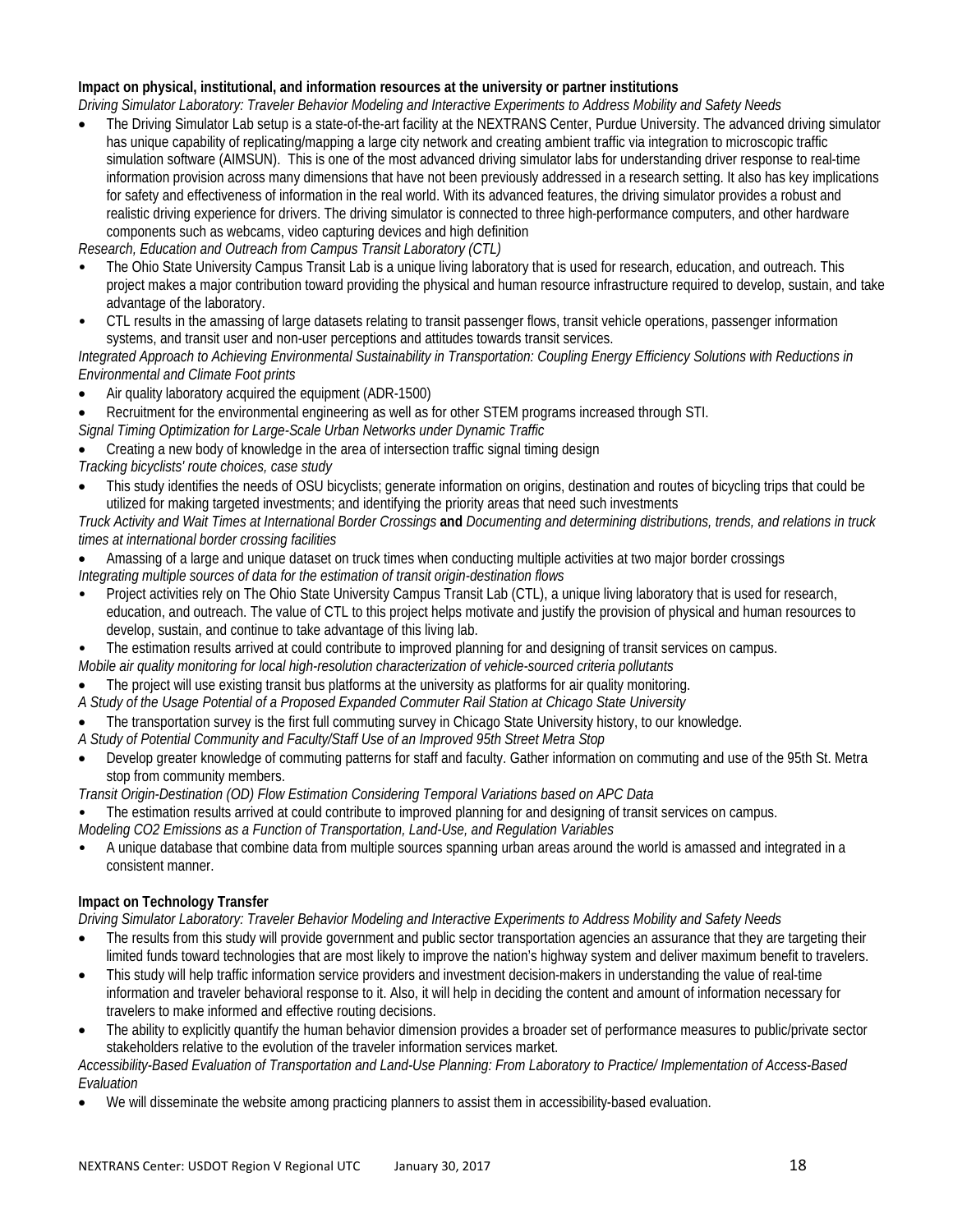*Research, Education and Outreach from Campus Transit Laboratory (CTL)*

• Amassed data are already leading to results of research and practical value that are communicated via presentations and publications and external projects.

*Effects of Heterogeneous Information Characteristics and Sources on Evacuation Behavior*

- This study will help transportation and emergency-control agencies in designing information strategies involving information dissemination through SNS during no-notice evacuations.
- The finding of this study can provide insights to SNS companies in deciding the content of emergency information to be disseminated on SNS to help their users (evacuees) make better decisions regarding the emergency.

*Integrated Approach to Achieving Environmental Sustainability in Transportation: Coupling Energy Efficiency Solutions with Reductions in Environmental and Climate Foot prints*

- A methodology in estimating transportation related GHGs and comparing the uses of different fuels as part of alternative methods to improve fuel efficiency and reduce greenhouse gases.
- *Tracking bicyclists' route choices, case study*
- Although the empirical results and data collection is based on a university campus, the methodology developed will be applicable elsewhere.

*Truck Activity and Wait Times at International Border Crossings* **and** *Documenting and determining distributions, trends, and relations in truck times at international border crossing facilities*

- The overall project is focused on improving freight flow across international borders, which is essential to international competitiveness *Integrating multiple sources of data for the estimation of transit origin-destination flows*
- The estimation results arrived at are also expected to contribute to improved planning for and designing of transit services more broadly in Columbus and other cities if the model and methods are adopted.

*Mobile air quality monitoring for local high-resolution characterization of vehicle-sourced criteria pollutants*

• In the long term, the project could optimistically lead to operational use of the technology and procedures developed on a regular basis. Preliminary exploration of further use of the sensor technologies has already begun and may include other transit systems or exposure monitors for vulnerable populations.

*Transit Origin-Destination (OD) Flow Estimation Considering Temporal Variations based on APC Data*

• Estimation results arrived at are also expected to contribute to improved planning for and designing of transit services more broadly in Columbus and other cities if the model and methods are adopted.

## **Impact on Society beyond Science and Technology**

*Driving Simulator Laboratory: Traveler Behavior Modeling and Interactive Experiments to Address Mobility and Safety Needs*

- The study will help in developing a comprehensive understanding of the mechanism in which more benefits can be derived from real-time traffic information systems.
- This study can lead to direct benefits to the individual travelers, as it facilitates the design of personalized traffic information that can help commuters choose their routes based on their psychological benefits (which link to the quality of travel experience) in addition to travel time savings.
- The study can contribute to the development of better methods to provide information to travelers and enhance the quality and safety of the travel experience. The research accomplishments from this project can help in deciding the content and amount of information necessary for participants to make best route decisions.
- The research findings are expected to improve public access to and awareness of the positive and negative impacts of real-time travel information.
- The driving simulator lab can be used as a platform to educate middle and high school students in various dimensions related to driver performance, behavior, and safety.

*Research, Education and Outreach from Campus Transit Laboratory (CTL)*

• The overall project is focused on improving transit services, increasing transit utilization, and enhancing transit efficiency, all of which lead to more socially, economically, and environmentally sustainable transportation systems.

*Effects of Heterogeneous Information Characteristics and Sources on Evacuation Behavior*

- This study emphasizes the role of SNS as emerging information dissemination media for disaster or any other emergency situations.
- The finding of this study can lead to direct impacts on safety of the evacuees, as it contributes to the development of better information dissemination strategies on SNS.

*Integrated Approach to Achieving Environmental Sustainability in Transportation: Coupling Energy Efficiency Solutions with Reductions in Environmental and Climate Foot prints*

• Minority students in the environmental engineering program are trained in software (MOVES and GREET) that transportation industry and regulating agencies use. This enhances their knowledge, thus the chances for the career in the transportation industry.

*Signal Timing Optimization for Large-Scale Urban Networks under Dynamic Traffic*

• Implementation of new methodology for intersection signal timing design to achieve minimized vehicle delays could help improve traffic mobility in urban areas